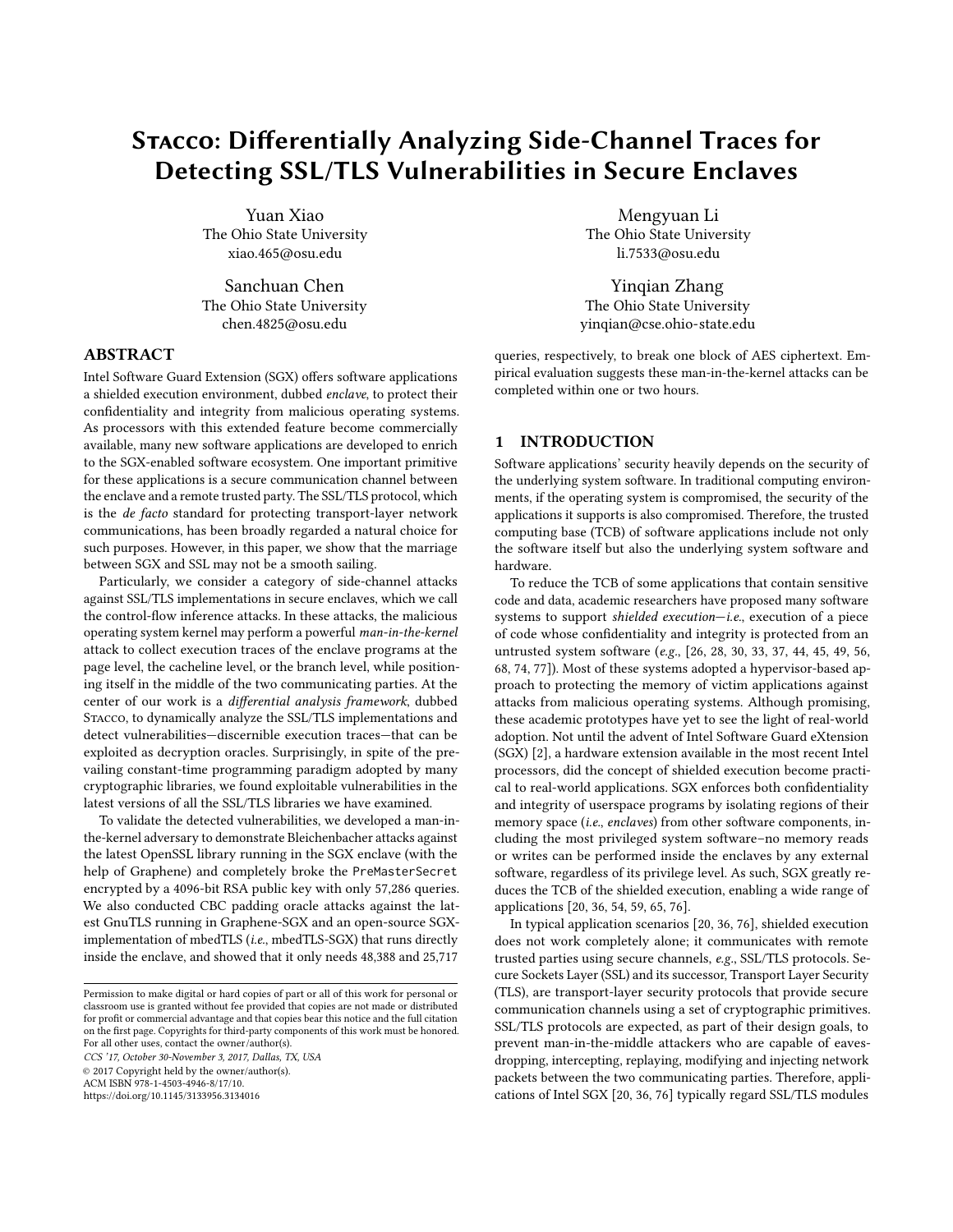inside SGX enclaves as basic security primitives to establish endto-end communication security.

Attacks against the SSL/TLS protocol have been reported over the years, unfortunately. One important category of these attacks is oracle attacks [\[31\]](#page-13-11). In an oracle attack, the adversary interactively and adaptively queries a vulnerable SSL/TLS implementation and uses the response (or some side-channel information, e.g., the latency of the response) as an oracle to break the encryption. Well-known examples of oracle attacks include the Lucky Thirteen Attack [\[12\]](#page-13-12), the Bleichenbacher attack [\[22\]](#page-13-13), the DROWN attack [\[18\]](#page-13-14), the POODLE attack [\[52\]](#page-14-8), etc. Prior demonstration of these attacks have shown that they enable network attackers to decrypt arbitrary messages of the SSL record protocol or decrypt the PreMasterSecret of the SSL handshake protocol. We will detail these attacks in Section [2.](#page-2-0) Due to the broad adoption of the SSL/TLS protocol (e.g., in HTTPS, secure email exchanges), any of these attacks is devastating and easily headlines of the security news (e.g., [\[41\]](#page-13-15)). Accordingly, the SSL/TLS protocol and its implementations have been frequently updated after the publicity of these attacks. A commonly used solution is to hide the oracles. For example, in cases where the oracle is the SSL Alert message indicating padding errors, the error message can be unified to conceal the real reason for the errors [\[35,](#page-13-16) [58\]](#page-14-9) (so that the adversary cannot differentiate padding errors and MAC errors, see Section [2\)](#page-2-0). As of today, almost all widely used SSL/TLS implementations are resilient to oracle attacks because the oracles have been successfully hidden from the network attackers [\[4,](#page-13-17) [10,](#page-13-18) [35,](#page-13-16) [58\]](#page-14-9).

However, adoption of SSL/TLS in SGX enclaves brings new security challenges. Although SGX offers confidentiality protection, through memory isolation and encryption, to code and data inside secure enclaves, it has been shown vulnerable to side-channel attacks [\[43,](#page-13-19) [63,](#page-14-10) [73\]](#page-14-11). Side-channel attacks are a type of security attacks against the confidentiality of a system or application by making inferences from measurements of observable side-channel events. These attacks have been studied in the past twenty years in multiple contexts, most noticeably in desktop computers, cloud servers, and mobile devices where CPU micro-architectures [\[78,](#page-14-12) [79\]](#page-14-13), software data structures [\[40,](#page-13-20) [57\]](#page-14-14), or other system resources are shared between mutually-distrusting software components. What makes side-channel attacks on SGX different is that these attacks can be performed by the privileged system software, which enables many new attack vectors. For example, Xu et al. [\[73\]](#page-14-11) demonstrated that by manipulating page table entries of the memory pages of secure enclaves, an adversary with system privilege could enforce page faults during the execution of enclave programs, thus collecting traces of memory accesses at the page-granularity. Recently, Lee et al. [\[43\]](#page-13-19) demonstrated that the control flow of enclave programs can be precisely traced at every branch instruction by exploiting the shared Branch Prediction Units (BPU).

The key insight of this paper is that while SSL/TLS is designed to defend against man-in-the-middle attacks, its implementation in SGX enclaves must tackle a stronger man-in-the-kernel adversary who is capable of not only positioning himself in the *middle* of the two communicating parties, but controlling the underlying operating system kernel and manipulating system resources to collect execution traces of the enclave programs from various side channels. Particularly, we show that the powerful man-in-the-kernel

attackers can create new decryption oracles from the state-of-theart SSL/TLS implementations and resurrect the Bleichenbacher attack and CBC padding oracle attacks against SGX enclaves.

Stacco. At the core of our work is the Side-channel Trace Analyzer for finding Chosen-Ciphertext Oracles (Stacco), which is a software framework for conducting differential analysis on the SSL/TLS implementations to detect sensitive control-flow vulnerabilities that can be exploited to create decryption oracles for CBC padding oracle attacks and Bleichenbacher attacks. Particularly, to enable automated large-scale analysis of various off-the-shelf SSL/TLS libraries, we built Stacco on top of a dynamic instrumentation engine (i.e., Pin [\[46\]](#page-13-21)) and an open-source SSL/TLS packet generation tool (i.e., TLS-Attacker [\[66\]](#page-14-15)), so that we can perform standard tests to multiple libraries in an automated manner. To understand the exploitability of the vulnerabilities, we also modeled three types of control-flow inference attacks, including page-level attacks [\[63,](#page-14-10) [73\]](#page-14-11), cacheline-level attacks [\[23,](#page-13-22) [60\]](#page-14-16) and branch-level attacks [\[43\]](#page-13-19), and empowered Stacco to analyze vulnerabilities on each of these levels. Our analysis results suggest all the popular open-source SSL/TLS libraries we have examined are vulnerable to both types of oracle attacks, raising the questions of secure development and deployment of SSL/TLS protocols inside SGX enclaves.

To validate the vulnerabilities identified by STACCO, we demonstrated several such man-in-the-kernel attacks against the latest versions of popular cryptographic libraries: Particularly, we implemented a Bleichenbarcher attack against the latest OpenSSL library [\[9\]](#page-13-23) running in the SGX enclaves (with the help of Graphene-SGX [\[70\]](#page-14-17), a library OS that supports unmodified applications to run inside SGX enclaves) and completely broke the PreMasterSecret encrypted by a 4096-bit RSA public key with only 57,286 queries. We also conducted CBC padding oracle attacks against the latest GnuTLS [\[3\]](#page-13-24) running in Graphene-SGX and an open-source SGX-implementation of mbedTLS [\[8\]](#page-13-25) that runs directly inside the enclave, and showed that it only needs 48,388 and 25,717 queries, respectively, to break one block of AES ciphertext from TLS connections using these libraries. Empirical evaluation suggests these man-in-the-kernel attacks can be completed within one or two hours. These demonstrated attacks not only provide evidence that Stacco can effectively identify exploitable sensitive control-flow vulnerabilities in SSL/TLS implementations, but also suggest these oracle attacks conducted in a man-in-the-kernel manner are efficient for practical security intrusion.

Responsible disclosure. We have reported the vulnerabilities and demonstrated oracle attacks to Intel, OpenSSL, GnuTLS, mbedTLS.

#### Contributions of this work include:

- The first study of critical side-channel threats against SSL/TLS implementations in SGX enclaves that lead to complete compromises of SSL/TLS-protected secure communications.
- The design and implementation of Stacco, a differential analysis framework for detecting sensitive control-flow vulnerabilities in SSL/TLS implementations, which also entails:
- A systematic characterization of control-flow inference attacks against SGX enclaves (e.g., page-level attacks, the cachelinelevel attacks, and branch-level attacks), which empowers Stacco to analyze the vulnerability with abstracted attacker models.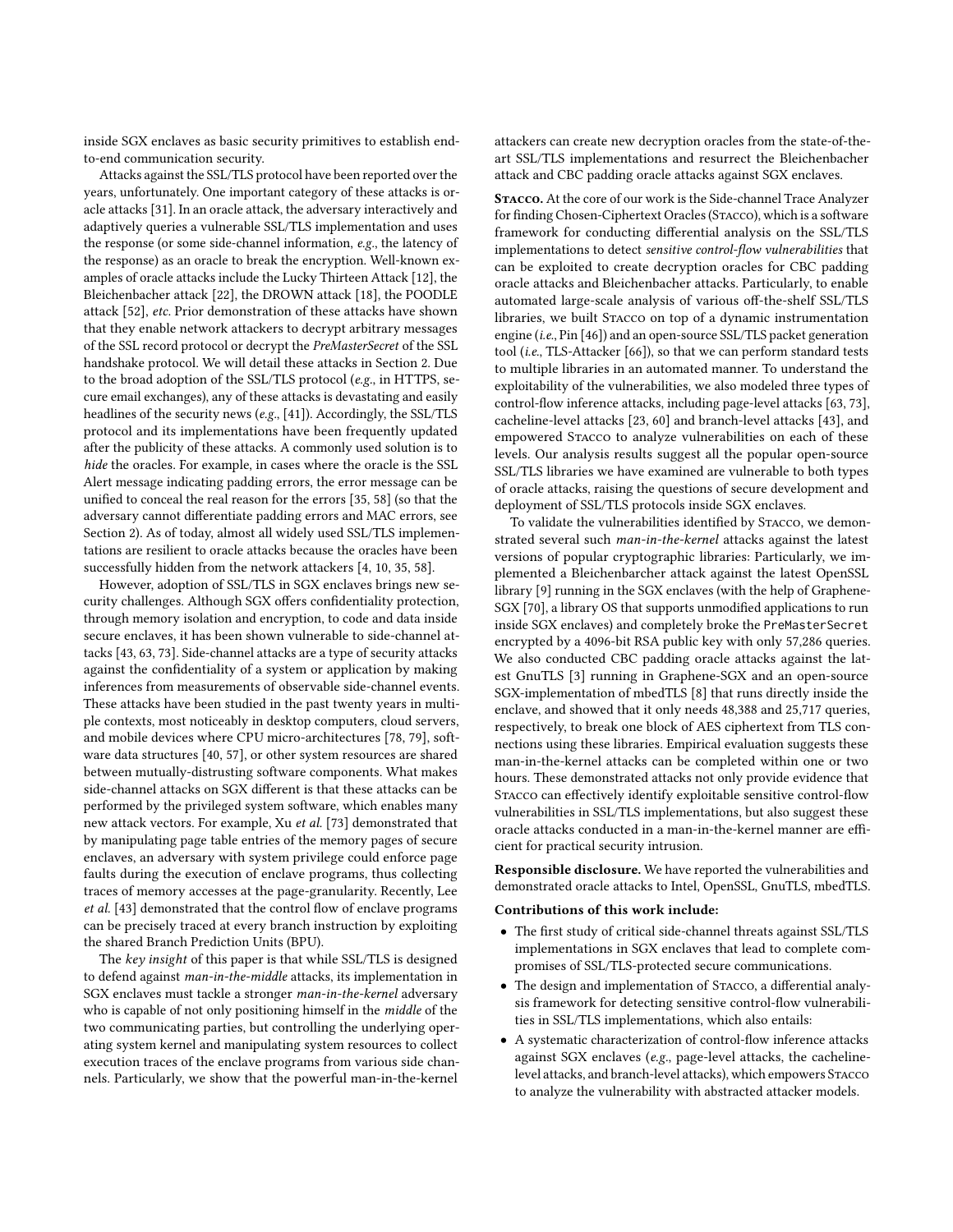- A measurement study of the latest versions of popular SSL/TLS libraries using Stacco that shows that all of them, including OpenSSL, GnuTLS, mbedTLS, WolfSSL, and LibreSSL, are vulnerable to control-flow inference attacks and exploitable in oracle attacks.
- An empirical man-in-the-kernel demonstration of oracle attacks against the latest version of OpenSSL and GnuTLS running inside Graphene-SGX and an open-source SGX-implementation of mbedTLS, showing that such attacks are highly efficient on real SGX hardware.

Roadmap. The rest of this paper is outlined as follows. Section [2](#page-2-0) introduces related background concepts. Section [3](#page-4-0) systematically characterizes control-flow inference attacks. Section [4](#page-5-0) describes a differential analysis framework for detecting sensitive control-flow vulnerabilities in SSL/TLS implementations. We demonstrate oracle attacks against some of the vulnerable SSL/TLS implementations to validate these detected vulnerabilities in Section [5,](#page-8-0) and then discuss countermeasures in Section [6.](#page-11-0) In Section [7,](#page-11-1) we briefly summarize related work in the field. Section [8](#page-12-0) concludes our paper.

# <span id="page-2-0"></span>2 BACKGROUND

### 2.1 Intel Software Guard Extension

Intel SGX is a new processor architecture extension that is available on the most recent Intel processors (e.g., Skylake and later processor families). It aims to protect the confidentiality and integrity of code and data of sensitive applications against malicious system software [\[2\]](#page-13-8). The protection is achieved through a set of security primitives, such as memory isolation and encryption, sealed storage, remote attestation, etc. In this section, we briefly introduce some of the key features of Intel SGX that is relevant to this paper.

Memory isolation and encryption. Intel SGX reserves a range of continuous physical memory exclusively for enclaves. This memory range is called Enclave Page Cache (EPC), which is a subset of Processor Reserved Memory (PRM). The EPC is managed in similar ways to regular physical memory and is divided into 4KB pages. Correspondingly, a range of virtual addresses, called Enclave Linear Address Range (ELRANGE), is reserved in the virtual address space of the applications. The page tables responsible for address translation are managed by the untrusted operating system. Therefore, the mapping of each virtual memory page to the physical memory, access permissions, cacheability, etc., can be controlled by the system software that is potentially malicious. To maintain the integrity of the page tables, the memory access permission dictated by the developers are recorded, upon enclave initiation, in Enclave Page Cache Map (EPCM), which is also part of PRM (thus protected from the malicious system software). During the address translation, EPCM is consulted to enforce access permission by bitwise-AND the set of permissions in the EPCM entries and those in the page table entries.

The memory management unit (MMU) enforces integrity and confidentiality of EPC pages. Only code running in enclave mode can access virtual memory pages in the ELRANGE that are mapped to the EPC. Each EPC page has at most one owner at a time, and the EPCM serves as a revert page table that records virtual address space of each enclave that maps to the corresponding EPC page. An EPC page can be evicted and stored in the regular physical memory region. Evicted EPC pages are encrypted by Memory Encryption Engine (MEE) to guarantee their confidentiality.

# 2.2 SSL/TLS

Secure Sockets Layer (SSL) is a general purpose security protocol proposed by Netscape Communications in 1994, which was designed to transparently protect the confidentiality and integrity of the network communications between applications running on top of the TCP layer. Due to security flaws, SSL v1.0 was never released to the public. SSL v2.0 was released in 1995 and deprecated in 2011; SSL v3.0 was released in 1996 and deprecated in 2015 (after the publicity of POODLE attacks [\[52\]](#page-14-8)). Its successor protocols, Transport Layer Security

<span id="page-2-1"></span>

Figure 1: The SSL handshake protocol.

(TLS) v1.0, v1.1, and v1.2, were released in 1999, 2006 and 2008, respectively. They are all still being used broadly. TLS v1.3 is still a working draft as of August 2017. SSL and TLS are referred together as the SSL/TLS protocol. SSL/TLS has two sub-protocols, the handshake protocol, and the record layer protocol. The handshake protocol negotiates security primitives (ciphers, their parameters, and cryptographic keys), and the record layer protocol uses the negotiated security primitives for encryption and authentication of the payload data, such as HTTP, IMAP, SMTP, POP3, etc.

Handshake protocol. The SSL handshake protocol allows the communicating server and client to authenticate each other and negotiate an algorithm for message encryption and integrity protection. The protocol is illustrated in Figure [1.](#page-2-1) The client initiates the SSL connection with a ClientHello message, which tells the server the maximum SSL version it supports, a 28-byte random value, the identifier of the SSL session that this current SSL connection is associated to, the set of supported ciphers, and the compression algorithms. The server, upon receiving the client's request, responds with a ServerHello message, with the same set of information from the server. The server will then send a Certificate message, if it is the first connection of the session, to offer its certificate to the client. If the certificate used by the server is a certificate that uses Digital Signature Algorithms (DSA) or a signing-only RSA certificate, it does not have a key that can be used for encryption purposes. In this case, the server will send a ServerKeyExchange message to inform the client its Diffie-Hellman (DH) parameters to perform the key exchange.

Upon receiving the ServerHelloDone message from the server, the client sends a ClientKeyExchange message to the server. If RSA key exchanges are used, the PreMasterSecret will be encrypted using the RSA public key embedded in the certificate and sent along with the message; if Diffie-Hellman key exchange algorithms are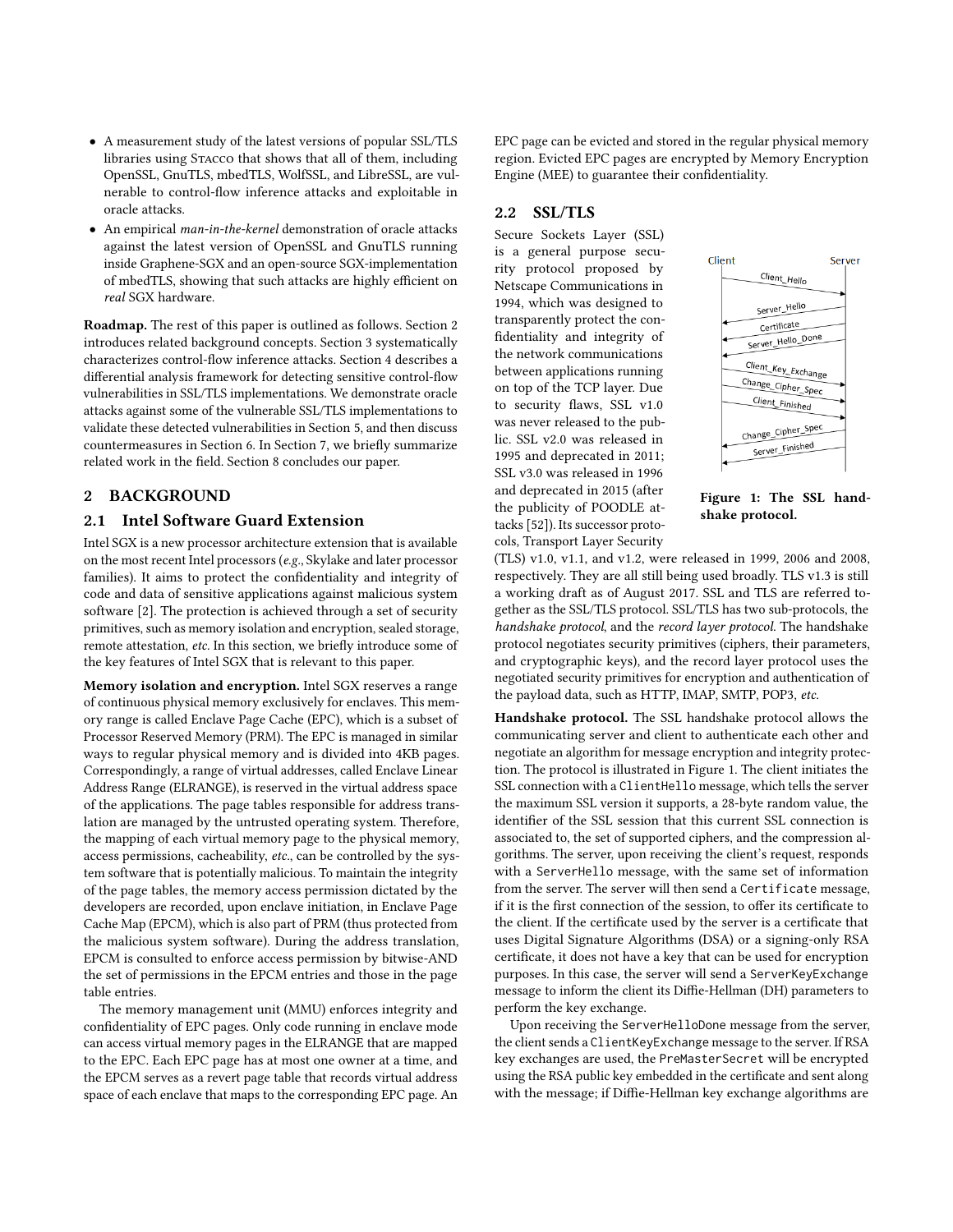used, this message will only include the client's DH parameters—the PreMasterSecret is calculated by the server and client respectively without being sent over the network. After this step, the server and the client already share the secrets for generating the symmetric encryption keys and Message Authentication Code (MAC) keys. The ChangeCipherSpec messages from the client and the server notify the other party about the forthcoming changes to the cipher algorithms that have just been negotiated.

Particularly, when RSA-based key exchange method is selected, the PreMasterSecret is encrypted using the server's public RSA key. The format of the plaintext message of ClientKeyExchange conforms to a variant of PKCS#1 v1.5 format (shown in Figure [3\)](#page-3-0): it must start with 0x0002 which is followed by 205 bytes of nonzero paddings provided that the total message is 256-byte long (determined by the size of the server's private key). Then a  $0x00$ byte following the padding is regarded as the segmentation mark, and the 48-byte PreMasterSecret is attached at the end. According to RFC5246 (TLS v1.2), in order to defeat Bleichenbacher Attacks, which we will detail shortly, the server first generates a random value, and then decrypts the ClientKeyExchange message. If the decrypted data does not conform to the PKCS#1 standard or the length of the PreMasterSecret is incorrect, the random value will be used for the rest of the computation, as if the decryption was successful.

TLS v1.0, v1.1, and v1.2 support a variety of cipher suites. For example, TLS\_RSA\_WITH\_AES\_128\_CBC\_SHA is one of the cipher suites which employs RSA for both authentication and key exchange, the symmetric encryption uses the AES block cipher in Cipher Block Chaining (CBC) mode, and SHA-1 based HMAC is used for integrity protection of the payload. Other key exchange algorithms can also be specified. For instance, TLS\_ECDHE\_ECDSA uses elliptic curve Diffie-Hellman key exchange and Elliptic Curve Digital Signature Algorithm for authentication.

Record layer protocol. The record protocol of TLS protects the confidentiality and integrity of the payload via symmetric encryption and MAC algorithms. Block encryption in the Cipher Block Chaining Mode (CBC) is one of the most widely used modes of operation for block ciphers. The encryption and authentication is conducted in the MAC-pad-encrypt scheme, as shown in Figure [2.](#page-3-1) The MAC of the data payload is first calculated to protect its integrity, and then the resulting data is padded with dummy bytes (conforming to SSL/TLS specifications) so that the total message size is multiples of the block size (e.g., 16 bytes in AES). The resulting data blocks are then encrypted using the symmetric cipher in the CBC mode.

<span id="page-3-1"></span>

Figure 2: Packet format of SSL/TLS payload encryption.

<span id="page-3-0"></span>

|  | 256 Bytes                               |          |  |            |  |  |
|--|-----------------------------------------|----------|--|------------|--|--|
|  | 00   02   Padding String   00   03   03 |          |  | <b>PMS</b> |  |  |
|  | 205 Bytes                               | 48 Bytes |  |            |  |  |

Figure 3: Format of the plaintext of the **ClientKeyExchange** message (with 2048-bit RSA keys).

## 2.3 Bleichenbacher Attacks against SSL/TLS

Bleichenbacher attacks [\[22\]](#page-13-13) is the first practical adaptive chosenciphertext attack against RSA cryptographic algorithms conforming to the PKCS#1 v1.5 encoding schemes. It exploits the format correctness of the decrypted plaintext as an oracle and decrypts, by repeatedly querying the oracle about the correctness of carefullycrafted ciphertexts, an RSA public-key-encrypted message without the need of the RSA private keys. Multiple studies have shown that Bleichenbacher Attacks have practical implication in network security [\[19,](#page-13-26) [22,](#page-13-13) [42,](#page-13-27) [47\]](#page-13-28). Particularly, these attacks have been demonstrated to work against SSL/TLS protocols that adopt RSA algorithms to encrypt the PreMasterSecrets and at the same time reveal non-conformant error messages over the network. Most widely used SSL/TLS implementations today are believed to be immune to Bleichenbacher Attacks as the oracle-enabling error messages have been suppressed. We have summarized a brief history of the related studies in Section [7.](#page-11-1)

In this paper, we implemented the optimized Bleichenbacher attack proposed by Bardou et al. [\[19\]](#page-13-26). The attack relies on the artifact that a correctly formatted ClientKeyExchange message, before encryption, must begin with  $0x0002$ . Therefore, its value m must satisfy  $2B \le m < 3B$ , where B is a constant that starts with 0x0001 and ends with a running of  $8(k-2)$  of 0s (k is the length of  $m$  in bytes). By repeatedly querying the oracle and finding a sequence of  $s_i$  so that each  $m_i$   $(c_i \equiv c \cdot (s_i)^e \mod n, m_i \equiv (c_i)^d \mod n$ and  $m \equiv c^d \mod n$  is also PKCS conformant, the adversary can gradually narrow down the possible value ranges for m until only one possibility remains. Interested readers can refer to Bardou et al. [\[19\]](#page-13-26) for details of the algorithm.

The oracle strength is defined as the conditional probability of the oracle returning true given the decrypted plaintext message indeed begins with  $0x0002$ . A strong oracle means the adversary can complete the attack with fewer queries. This is because the probability that a query with message  $m$  beginning with  $0x0002$ is returned by the oracle as false is smaller; hence the adversary can collect a sequence of such messages faster. For example, if the oracle always returns true when the plaintext message starts with  $0x0002$ , the oracle strength is 1. In contrast, if the oracle returns true if and only if the following three conditions hold at the same time, for instance, (1) the first two bytes of the plaintext are  $0x0002$ , (2) the next 8 bytes do not contain  $0x00$ , and (3) the next 246 bytes that follow (in the case of a 2048-bit RSA encryption) do have at least one byte of  $0x00$ , the oracle strength is

$$
\left(\frac{255}{256}\right)^8 \times \left(1 - \left(\frac{255}{256}\right)^{246}\right) \approx 0.599
$$

.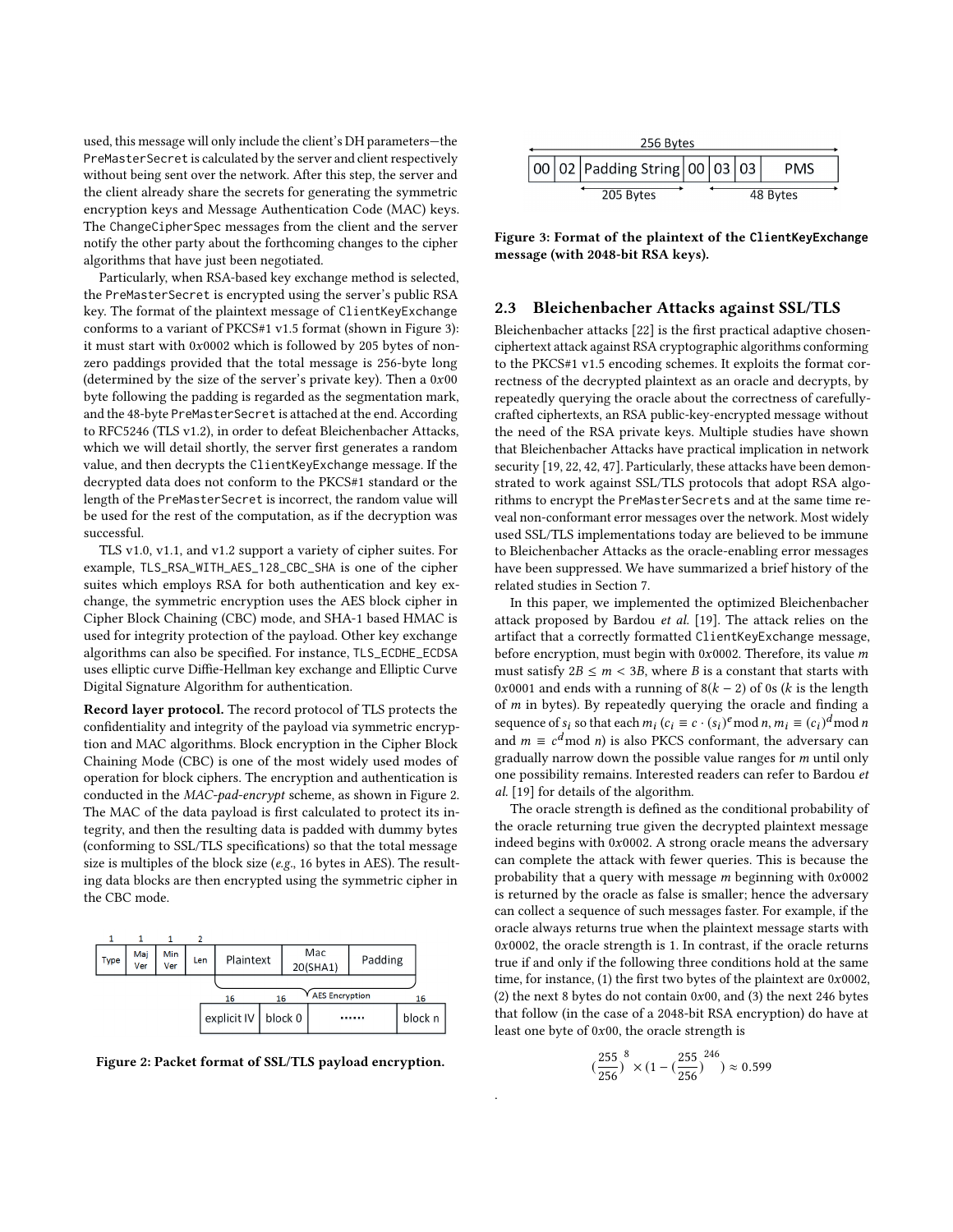# 2.4 CBC Padding Oracle Attacks

It is known that the MAC-pad-encrypt used in SSL/TLS is vulnerable to padding oracle attacks [\[12,](#page-13-12) [13,](#page-13-29) [25,](#page-13-30) [52,](#page-14-8) [71\]](#page-14-18). The vulnerability can be exploited when the CBC mode of operation is chosen. In such attacks, a carefully-crafted application data packet is repeatedly sent by the man-in-the-middle attacker to the vulnerable SSL/TLS server/client (collectively called the SSL agent). Each time the message is sent to the victim SSL agent for decryption, the attacker modifies the ciphertext slightly to conduct an adaptively chosen ciphertext attack. The SSL agent checks the correctness of the padding and the MAC after decrypting the message. If there are errors in the format of the padding or content of the MAC, an alert message will be returned. If the attacker can tell if the error message is caused by only the padding error or by both padding errors and MAC errors, she has a padding oracle that tells her whether her modification of the ciphertext is decrypted into a correct padding (very unlikely to have a correct MAC). In SSL v3.0, the padding format only specifies the last padding byte has the value of the total padding length, while the other bytes could have random values. In TLS specifications, all padding bytes have the same value, which is the number of the padding bytes. Therefore, a correct padding reveals the content of the last byte of the plaintext, which gives the attacker the power to decrypt some data without having the decryption key.

<span id="page-4-1"></span>

Figure 4: Illustration of CBC padding oracle attacks.

More specifically, as shown in Figure [4,](#page-4-1) the attacker can send a ciphertext of  $n + 1$  blocks to the victim, with the last two blocks replaced by the two blocks of interest, e.g.,  $B'_{n-1}$  and  $B'_n$  in the figure. Let's denote the plaintext of  $B'_n$  as  $P'_n$ , which is the value the attacker hopes to learn. Therefore,  $P'_n = B'_{n-1} \oplus D_k(B'_n)$ , where  $D_k()$  is the decryption function of a block under the secret key, k. The attack proceeds from the bytes on the right in the block and gradually extends to bytes on the left: To decrypt the last two bytes of  $P'_n$ , the attacker, at each time she queries the padding oracle, XORs the last two bytes of  $B'_{n-1}$  with a value  $\Delta$ , which<br>has a value ranging from 0x0000 to 0xEEEE. Then the resulting has a value ranging from  $0x0000$  to  $0xFFFF$ . Then the resulting plaintext is  $B'_{n-1} \oplus \Delta \oplus D(B'_n) = (B'_{n-1} \oplus D(B'_n)) \oplus \Delta = P'_n \oplus \Delta$ .<br>When enumerating values of  $\Delta$  from 0x0000 to 0xFEFF, one of the When enumerating values of  $\Delta$  from 0x0000 to 0xFFFF, one of the values will lead to a correct padding (i.e., 0x0101 as the last two bytes). Therefore, the plaintext of the last two bytes of  $P'_n$  is simply <sup>0</sup>x<sup>0101</sup> <sup>⊕</sup> ∆. The attack continues to guess the other bytes on the

right by altering the value of ∆ and looking for a correct padding of 0x020202, 0x03030303, etc.

The key to the success of such attacks is the ability to differentiate the cases where a MAC error and a padding error occur at the same time from the cases where only the padding error happens. When the error type is not reported, which is the case in all SSL/TLS implementations after the publication of the original padding oracle attacks in 2002 [\[71\]](#page-14-18), the CBC padding oracle attacks becomes very difficult. The recently published variants of the attack worked around this defense to re-enable the oracles: In Lucky Thirteen attacks [\[12\]](#page-13-12) and Lucky Microseconds attacks [\[13\]](#page-13-29), a remote timing-channel orcale was used to differentiate the two types of errors. In POODLE attacks [\[52\]](#page-14-8), the oracle is created by eliminating the MAC errors when the plaintext is carefully crafted so that the length of the padding is exactly one block (i.e., 16 bytes for AES). As such, only padding errors may occur, which can be exploited as an oracle. This attack only works for SSL v3 because a correct padding only requires the last byte to be 16, while other padding bytes are not specified. In contrast, because the TLS protocols specify the content of every padding byte to be the length of the padding, it is unlikely to decrypt an arbitrary ciphertext into the correct padding. So the attack won't work with TLS protocols. In this paper, the oracle is reconstructed using a new type of side channels and the attacks work on all SSL/TLS versions and implementations.

## <span id="page-4-0"></span>3 THREAT MODEL ANALYSIS

To analyze the security threats on Intel SGX imposed by sidechannel attacks, in this paper, we systematically study one important category of side-channel attacks—control-flow inference attacks. In these attacks, the goal is to infer, by measuring sidechannel observations, the indirect control-flow transfers of the enclave program and thereby learning sensitive information that is shielded by SGX.

Inferring program control flows and learning sensitive information are two separate steps. On one hand, the existence of side-channel attack vectors, e.g., page-fault traces, cacheline access traces, branch instruction traces, etc., enables control-flow inference. We name such attacks control-flow inference attacks. These attacks have been studied in previous studies. Here in this paper, we propose a systematic approach to model control-flow inference attacks, which enables discussion of these attacks without specifying the exact attack techniques. On the other hand, controlflow leakage does not always lead to a security breach. Only code with secret-dependent control flows is vulnerable to control-flow inference attacks.

## 3.1 Control-Flow Inference Attacks

In previous work, it has been shown that SGX enclaves are vulnerable to a variety of side-channel attacks. Some manipulate page table entries, some control shared caches, and others exploit shared branch prediction units. The methods to collect side-channel observations are also diverse: Some attacks use hardware timestamp counters to measure the execution time of specific code, some use Last Branch Record (LBR) to measure elapsed cycles between branch instructions, and some rely on deterministic events (e.g., page faults). Regardless of the attack techniques, we categorize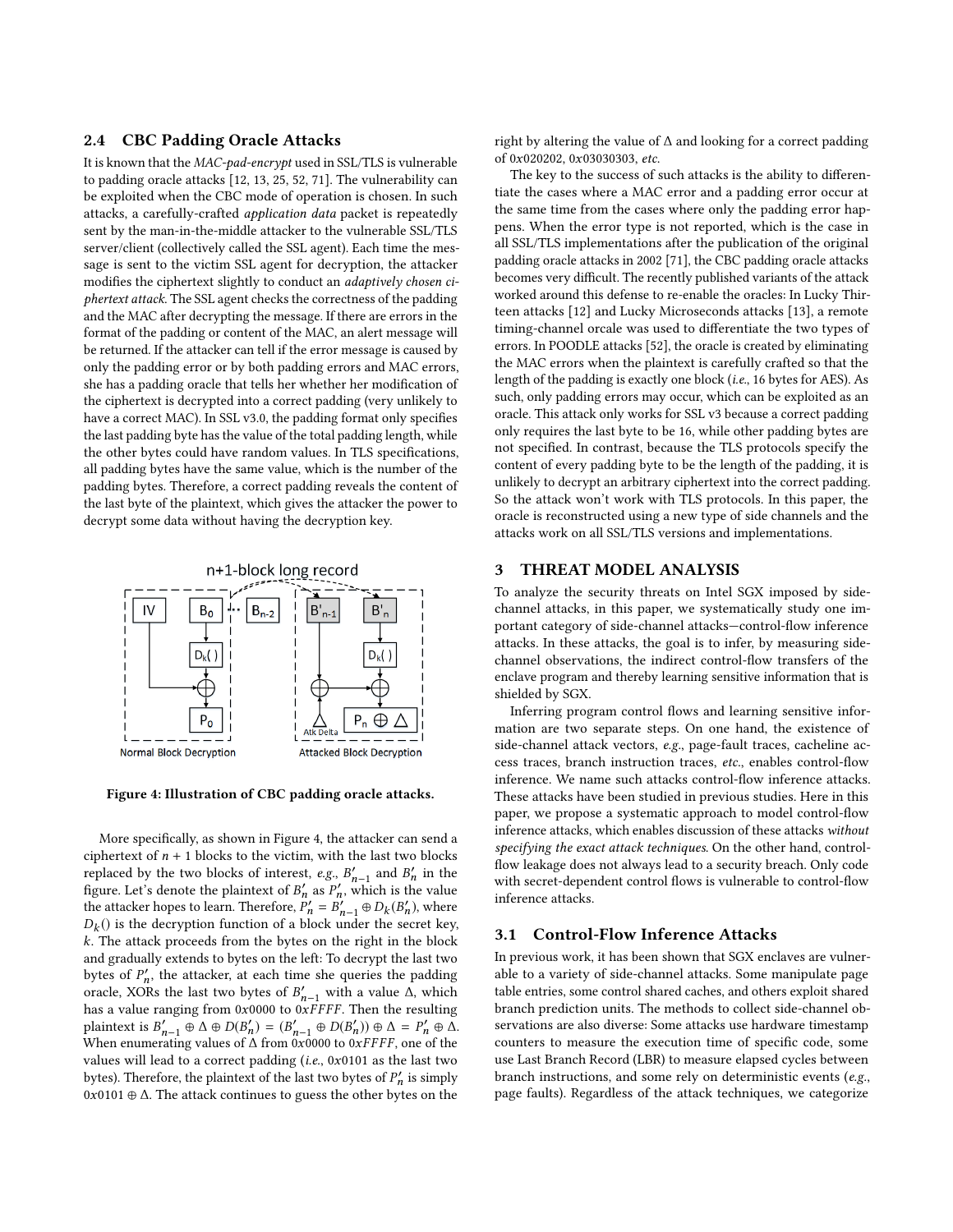<span id="page-5-1"></span>

Figure 5: Three categories of control-flow inference attacks.

control-flow inference attacks into three levels: page-level attacks, cacheline-level attacks, and branch-level attacks. We illustrate these three levels in Figure [5.](#page-5-1)

Page-level attacks. It was reported by Xu et al. [\[73\]](#page-14-11) that by clearing the Present bit of the page table entries, the adversary controlling the OS can force the EPC page accesses by the enclave program to raise page fault exceptions and be trapped into the OS kernel controlled by the adversary. In this way, the adversary could observe the enclave program's page-level memory access pattern. In our own exploration, we found not only the Present bit, other bits in the page table entry, such as Reserved bits, NX bit, etc., as well as Translation-Lookaside Buffers (TLB) and paging-structure caches [\[1\]](#page-13-31) also enable similar attack semantics. In this paper, we model the side-channel observations collected in page-level attacks as a sequence of page faults:  $\langle P_1, P_2, P_3, \dots, P_n \rangle$ , where  $P_i$  is the virtual page frame number of the enclave program. With known virtual page frame number of the enclave program. With known binary code of the enclave programs,  $P_i$  maps to a specific page of executable code of the enclave program.

Cacheline-level attacks. Intel SGX does not prevent cache-based side-channel attacks. Therefore, most prior work on cache-based side-channel attacks is, in theory, applicable to SGX enclaves. While it is challenging to model every single attack technique that has been explored in previous studies, we abstractly model cache-based side-channel attacks as a sequence of observations of the victim enclave program's cacheline accesses:  $\langle C_1, C_2, C_3, \cdots, C_n \rangle$ , where  $C_i$  is the virtual address of the beginning of the cacheline (*i.e.*, cacheline sized and aligned memory block). With known binary code of the enclave programs,  $C_i$  maps to a specific cacheline-sized block of executable code of the enclave program.

Branch-level attacks. Very recently, Lee et al. [\[43\]](#page-13-19) demonstrated that the control flow of enclave programs can be precisely traced at every branch instruction because the Branch Prediction Units (BPU) inside the CPU core is not flushed upon Asynchronous Enclave Exit (AEX). Therefore, a powerful adversary could interrupt the enclave execution, which triggers an AEX, and then execute a piece of shadow code whose virtual addresses are the same as the victim code in the lower 32-bit range—so that they are mapped to the same entries in the Branch Target Buffer (BTB). The adversary employs LBR to learn whether each branch of the shadow code is correctly predicted or not, which apparently is influenced by the branch history of the enclave program that is just interrupted. To model these attacks, or other powerful attacks that are yet to be discovered, we consider the strongest control-flow inference attacks as a sequence of basic blocks that are executed in order:  $\langle B_1, B_2, B_3, \cdots, B_n \rangle$ , where  $B_i$  is a basic block in the enclave program's control-flow graph (CFG).

#### 3.2 Sensitive Control-Flow Vulnerabilities

If the enclave program has secret-dependent control flows, then it is potentially vulnerable to control-flow inference attacks. Such vulnerabilities are named sensitive control-flow vulnerabilities in this paper. In this work, our focus is one of the most critical applications for SGX enclave—SSL/TLS libraries. Although SSL/TLS libraries, e.g., OpenSSL, are implemented in a way that constanttime execution is enforced, however, as we will show in this work, they still have sensitive control-flow vulnerabilities due to improper error handling and reporting, thus are vulnerable to control-flow inference attacks.

# <span id="page-5-0"></span>4 DETECTING SSL/TLS VULNERABILITIES WITH STACCO

In this section, we present the Side-channel Trace Analyzer for finding Chosen-Ciphertext Oracles (STACCO), a differential analysis framework for detecting sensitive control-flow vulnerabilities in SSL/TLS implementations under the threat model we laid out in Section [3.](#page-4-0) The core idea behind the framework is that when provided with encrypted SSL/TLS packets with non-conformant formats or incorrect paddings with different types of errors, the decryption code may exhibit different control flows that give rise to the decryption chosen-ciphertext oracles. To enable automated tests for multiple oracle vulnerabilities on various SSL/TLS implementations under different attack models, i.e., page-level, cacheline-level and branch-level control-flow inference attacks, we developed a differential analysis framework (Section [4.1\)](#page-5-2) and used it to evaluate 5 popular SSL/TLS libraries (Section [4.2\)](#page-7-0).

## <span id="page-5-2"></span>4.1 Differential Analysis Framework

At the center of our differential analysis framework is a dynamic instrumentation engine to collect execution traces of the SSL/TLS implementation. The overall architecture of our framework is shown in Figure [6.](#page-6-0) Our framework consists of five components: a packet generator (i.e., the TLS-attacker in the figure), an SSL/TLS program linked to an SSL/TLS library under examination, a trace recorder  $(i.e., Pin)$ , a trace  $diff$  tool, and a vulnerability analyzer.

A complete run of one differential analysis test follows three main steps. The first step is to collect two execution traces. The packet generator generates two SSL/TLS packets following specific rules (to be explained in Section [4.2\)](#page-7-0) and sends them to the SSL/TLS program. The program which is linked to the library being analyzed runs on top of the Pin-based trace recorder, where the execution traces of the analyzed library are collected. The second step is to compare the two execution traces. Differences in the traces indicate potential sensitive control-flow vulnerabilities. The final step is to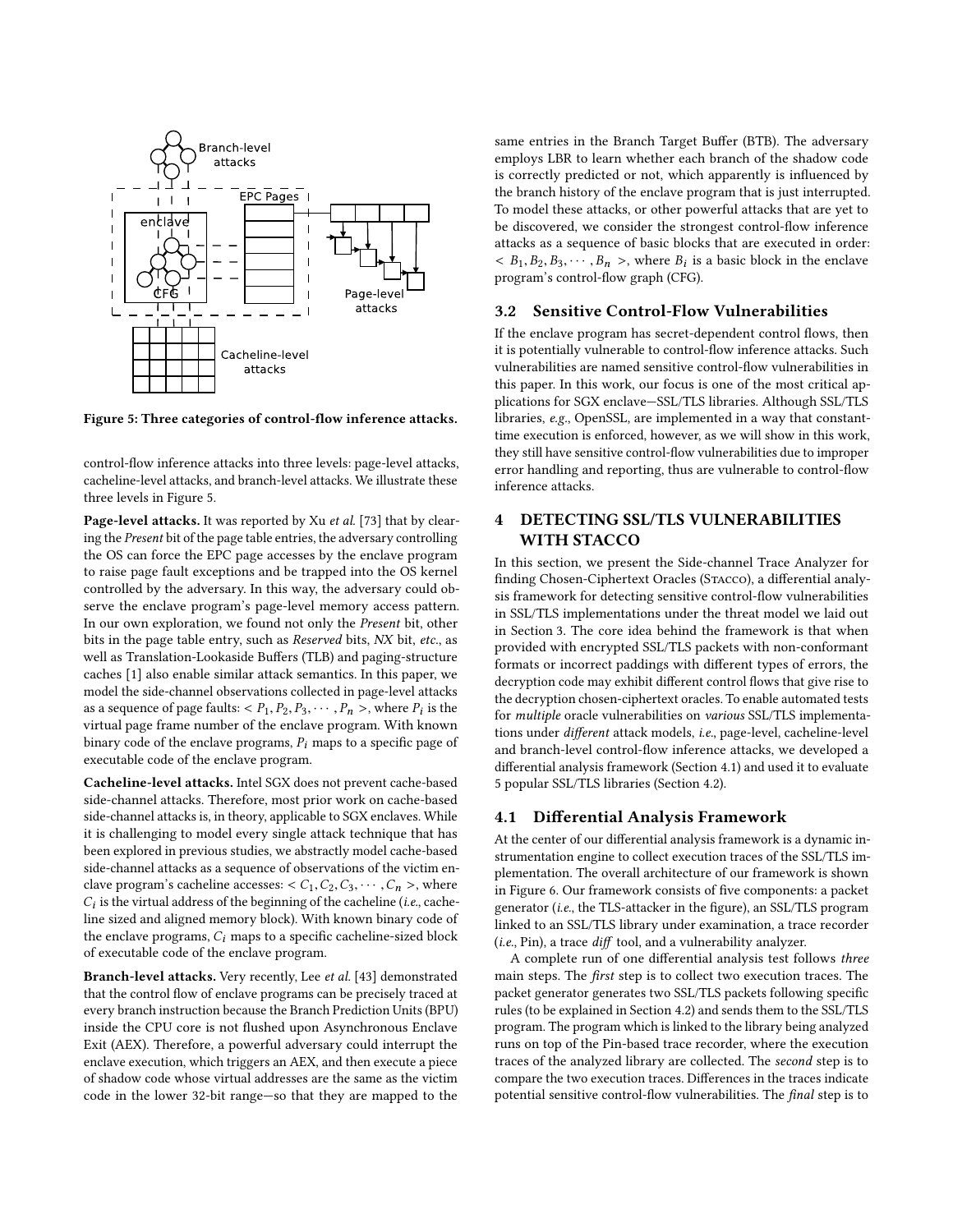<span id="page-6-0"></span>

Figure 6: Architecture of the differential analysis framework.

decide whether the differences in the traces are exploitable by the attacker. Given a specific attack model, e.g., page-level, cacheline-level, and branch-level control-flow inference attacks, the vulnerability analyzer is able to tell whether the tested library is vulnerable to such attacks and, if so, pinpoints the exploitable vulnerabilities.

Packet generator. The packet generator is in charge of generating the input to the framework. It prepares encrypted packets with specified plaintext or ciphertext (with specified errors) to be sent to the peer at any stage of an SSL/TLS connection. In our implementation, we adopted an open-source tool, TLS-attacker [\[67\]](#page-14-19). It is able to complete an SSL/TLS handshake or replace any packet in this process. It is also able to send arbitrary data records after the SSL/TLS connection has been successfully established.

Trace recorder. A core component of the framework is the execution trace recorder. We implemented the trace recorder on top of Intel Pin. Pin [\[46\]](#page-13-21) is a dynamic binary instrumentation framework that is suitable for a range of program analysis tasks. It enables various tools, called Pintools, to be developed using the framework. Of interest to our purpose is its capability of dynamic instrumenting a software program without changing its memory layout, which is essential for detecting sensitive control-flow vulnerabilities. Particularly, a Pintool provided by Pinplay kit [\[55\]](#page-14-20) can be used to create the Dynamic Control-Flow graph (DCFG) of a program [\[75\]](#page-14-21).

DCFG is defined by Intel as an extension of the control-flow graphs (CFG) [\[14\]](#page-13-32). An example of a DCFG can be found in Figure [7.](#page-6-1) Generally speaking, a DCFG shows the portion of a CFG that has been executed. An edge in a DCFG is augmented with a counter, which records the number of times this edge is executed. Pinplay kit also provides an option to record the exact sequence of the executed edges in the DCFG, which is called DCFG-Trace. Combining the DCFG with the DCFG-Trace, STACCO is able to generate a trace of basic blocks that has been executed by the instrumented programs.

In order to improve the runtime performance and to facilitate data analysis, we need to specify which parts of the execution we are most interested in. For example, if we are looking for vulnerabilities in the handshake protocol, the execution trace should be recorded only when the handshake APIs are called. However, we found that such a selective tracing functionality that could have been enabled by control options enter\_func and exit\_func in the Pintool could not work properly with the SSL/TLS libraries. As a solution, we added in the SSL/TLS program two empty functions

<span id="page-6-1"></span>

Figure 7: An example of DCFG.

foo() and bar() to wrap the functions that we are interested in, by adding a call to foo() before it and bar() after it. Thus we could control the Pintool to selectively trace functions when the option -log:control start:address:foo,stop:address:bar is enabled.

The output of the trace recorder consists of two JSON files. One includes the DCFG as well as basic information such as base addresses of the libraries and the offsets of each of the basic blocks in the libraries. The other JSON file contains a trace of DCFG edges. We then extended the Pintool using Pin DCFG APIs to merge the two files into a trace of basic blocks. Because the base addresses of the libraries change every time we run the program, we use the name of the library and the offset of the basic block to uniquely identify a basic block.

It might be worthwhile noting here, that Pin has bugs when executing certain functions (e.g., gnutls\_record\_recv() in GnuTLS) and, as a result, the DCFG traces of these functions cannot be correctly recorded. For this special case, we replace the Pin-based trace recorder with a Callgrind-based trace recorder. Callgrind is a tool of Valgrind [\[53,](#page-14-22) [72\]](#page-14-23) which is also a dynamic instrumentation framework. We extend Callgrind to include timestamps for each function call in order to recover the complete call trace from the call graph generated by Callgrind. Unfortunately, Callgrind does not provide fine-grained basic block tracing (e.g., DCFGs) like Pin.

The diff tools. Because the Pin-generated basic-block traces are ordered sequences of basic blocks, the diff command of Linux OS turns out to be enough to identify the differences between the two traces. In contrast, the Callgrind-generated function call traces are less structured. We, therefore, implemented a Python tool based on difflib to compare Callgrind-generated function call traces, which first converts the call traces to call trees with nodes associated with timestamps, and then represent the call trees using XML, which can be compared using difflib.

Vulnerability analyzer. Given the results of the diff tools, we build a vulnerability analyzer in Python to examine sensitive controlflow vulnerabilities. Particularly, the differences in the basic-block traces are by themselves vulnerability to branch-level attacks. To detect vulnerabilities at the cacheline level or the page level, we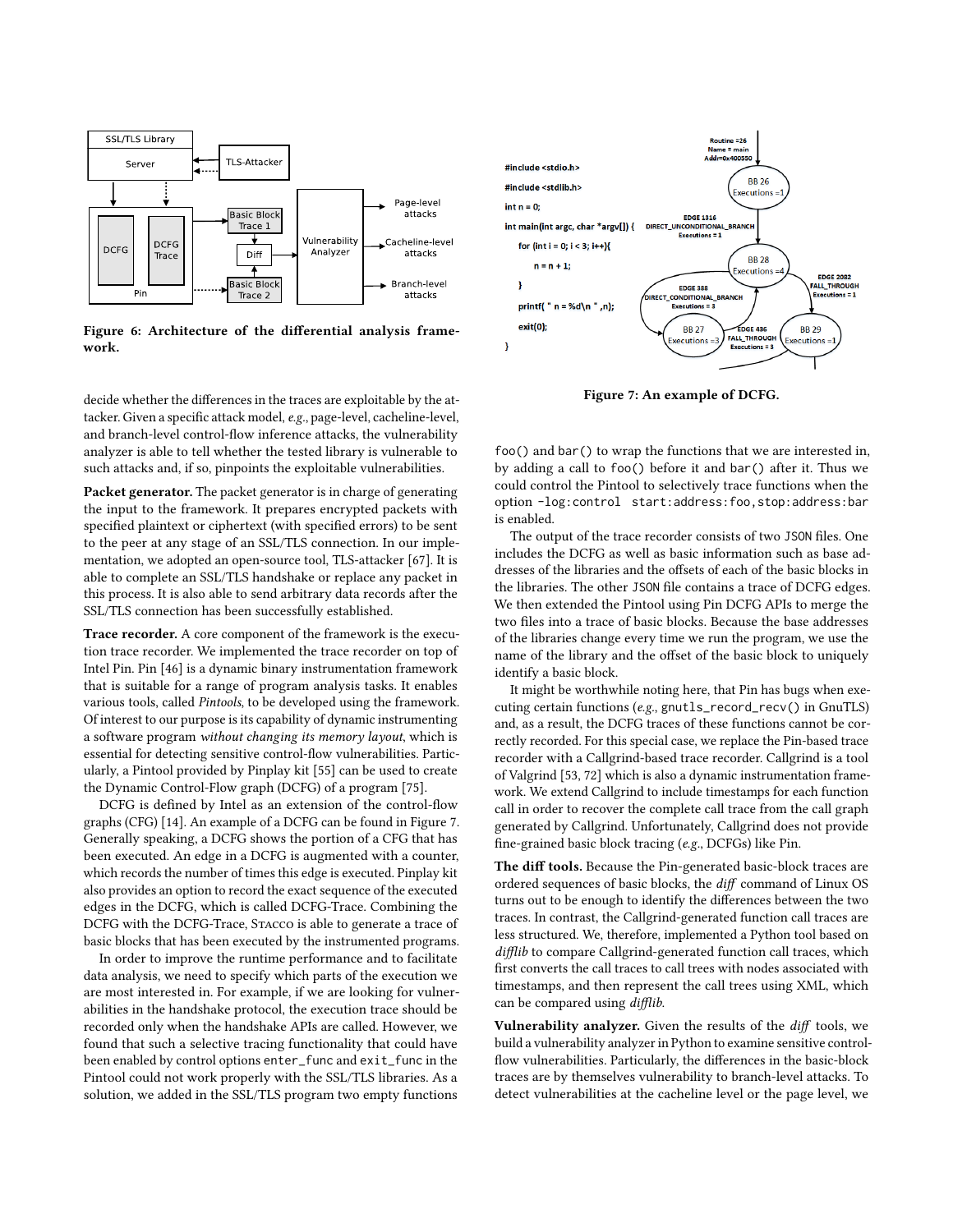need to convert the basic-block traces into traces of cachelines and pages. Specifically, the virtual address of the beginning of each basic block is calculated. The corresponding page trace can be obtained by dividing the virtual addresses of the basic blocks by 4096, the size of a memory page, and then merge consecutive basic blocks together if they have the same page address. Similarly, cacheline traces can be generated by dividing virtual addresses of the basic blocks by 64, which is the size of a cacheline. After the conversion, if the trace differences in the basic-block sequences render the same cacheline trace or page trace, the program, as per this test, is not vulnerable to cacheline-level or page-level control-flow inference attacks.

#### <span id="page-7-0"></span>4.2 Evaluation and Results

We applied STACCO to detect two types of oracle attacks, CBC padding oracle attacks, and Bleichenbacher attacks, in the latest versions (as of February 2017) of five popular open-source libraries (see Table  $1)^1$  $1)^1$ .

4.2.1 Bleichenbacher Tests. To detect vulnerabilities that enable Bleichenbacher attacks, we conducted a series of differential tests. In each of the tests, we differentially analyzed two variations of the ClientKeyExchange messages in the handshake protocol. One of the two variations is a non-conformant message in which the first two bytes of the plaintext is not  $0x0002$ , which we call the "standard error"; the other variation is a message following one of the ten rules specified in Table [1.](#page-8-1) For example, "PKCS#1 conformant" means that the ClientKeyExchange message is correctly formatted according to PKCS#1 standard, but with an incorrect PMS. If this message is not differentiable from the "standard error", the library is not vulnerable to Bleichenbacher attacks. "Wrong Version" stands for the two version-number bytes are incorrect. In the "No 0x00 Byte" test case, the delimiter 0x00 byte after the padding bytes is changed into a non- $0x00$  byte. The test cases "0x00 in PKCS Padding" and "0x00 in Padding" mean that some bytes in the corresponding padding bytes are modified to 0x00, which they should not if the messages are conformant. Note that the first 8 bytes of the padding string are the PKCS paddings while the rest bytes are regular paddings. They are treated by the SSL/TLS library differently. "PMS Size" test cases are performed by moving the  $0x00$  byte to somewhere in the middle of the PreMasterSecret (PMS) so that PMS is truncated. For example, "PMS Size=2" is done by moving  $0x00$  to the third last byte. Note all the PreMasterSecret (PMS) in these tests are invalid so that the error handling procedure is always triggered.

The results of the analysis are shown in Table [1.](#page-8-1) "D" suggests that in the differential analysis, the two traces, when converted to the corresponding level, are differentiable; "N" means the two traces are not differentiable. If "PKCS#1 conformant" is differentiable from "standard error", it means we can construct an oracle that when it returns true, we are certain that the corresponding plaintext message starts with  $0x0002$ . This means the tested library is considered exploitable by a Bleichenbacher attack (labeled "✓" in the row with the header "Exploitable"). However, what we do not know is whether the oracle returning false means the message does not begin with  $0x0002$ . If, at the same time, some of the other 9 tests yield differentiable traces, it means we have a higher probability to assert that when the oracle returns false the message does not start with 0x0002, which leads to a stronger oracle.

In the cacheline-level and branch-level control-flow inference attacks, the oracle strength is 1 for all libraries; this is because the oracle only returns false when "standard error" happens. In these cases, we have a very strong oracle that can help break the secret with fewer queries. The page-level attacks against GnuTLS and mbedTLS also have an oracle strength of 1, but those for OpenSSL and LibreSSL are lower, which is roughly  $(\frac{255}{256})^8 \times (1 - (\frac{255}{256})^{49}) \approx$ 0.1691 when the RSA key size is 2048 (see Figure [3\)](#page-3-0)<sup>[2](#page-7-2)</sup>. It means the advanceus needs to send more (roughly  $\frac{1}{1}$  = 5.0×) quories adversary needs to send more (roughly,  $\frac{1}{0.1691}$  = 5.9×) queries<br>to the "weaker" oracle compared to using a stronger oracle (i.e. to the "weaker" oracle compared to using a stronger oracle (i.e., oracle strength is 1). The oracle strength for page-level control-flow inference attacks against WolfSSL is the lowest, because most of the differential tests render non-differentiable, making the oracle attack very slow.

4.2.2 Padding Oracle Tests. To detect vulnerabilities that give rise to CBC padding oracle attacks, we also performed a series of tests. In each test, the framework is provided with two application data messages that are encrypted with symmetric keys in the CBC mode. All messages are four blocks in length. One message only has an incorrect MAC, the "standard error", and the other message has both an incorrect MAC and one of the six padding errors listed in Table [1.](#page-8-1) Specifically, the six test cases can be divided into two groups: The first group of tests is conducted by modifying the "Padding Length Byte" which is the last byte of a record; the second group modify the last "Padding Byte" which is the second last byte of a record. The two groups each generate one error padding case by (1) XORing the target byte with 1, (2) setting it to 0x00 and (3) setting it to 0xFF. We note that the test of "Padding Length Byte = 0x00" is special. When it yields differentiable traces, it means the padding length cannot be 0x00, therefore our test should break the last two bytes together (by looking for paddings of  $0x0101$ ). Otherwise, the attack can start with guessing the last byte, greatly reducing the complexity of the attacks. None of the SSL/TLS implementations we tested allow padding length to be 0x00. But it only makes the attack slightly longer and does not eliminate its vulnerability.

When the "standard error" can be differentiated from the various padding errors, the library is vulnerable to padding oracle attacks. The results of the analysis are shown in Table [1.](#page-8-1) We can see that almost all libraries, except for OpenSSL, are vulnerable to all levels of control-flow inference attacks. OpenSSL 1.0.2j is not vulnerable to page-level attacks because all its distinguishable traces are contained in the same page. Another exception is GnuTLS. As we have mentioned before, the Pintool does not support GnuTLS's gnutls\_record\_recv() function due to a bug in the tool. Consequently, we used Callgrind-based trace recorder, which does not support analysis at the branch level and the cacheline level.

4.2.3 Findings. Although some cryptographic libraries, such as OpenSSL, aim to enforce constant-time implementations, Stacco

<span id="page-7-1"></span><sup>1</sup>As of August 2017, Intel's SGX SDK [\[7\]](#page-13-33) only contained a cryptographic library; and the SSL/TLS implementation was not completed. Therefore, we could not conduct tests on Intel's official SGX SSL/TLS implementation.

<span id="page-7-2"></span><sup>&</sup>lt;sup>2</sup>It requires 0x00 in the 8-byte PKCS padding and No 0x00 in the last 48 + 1 bytes.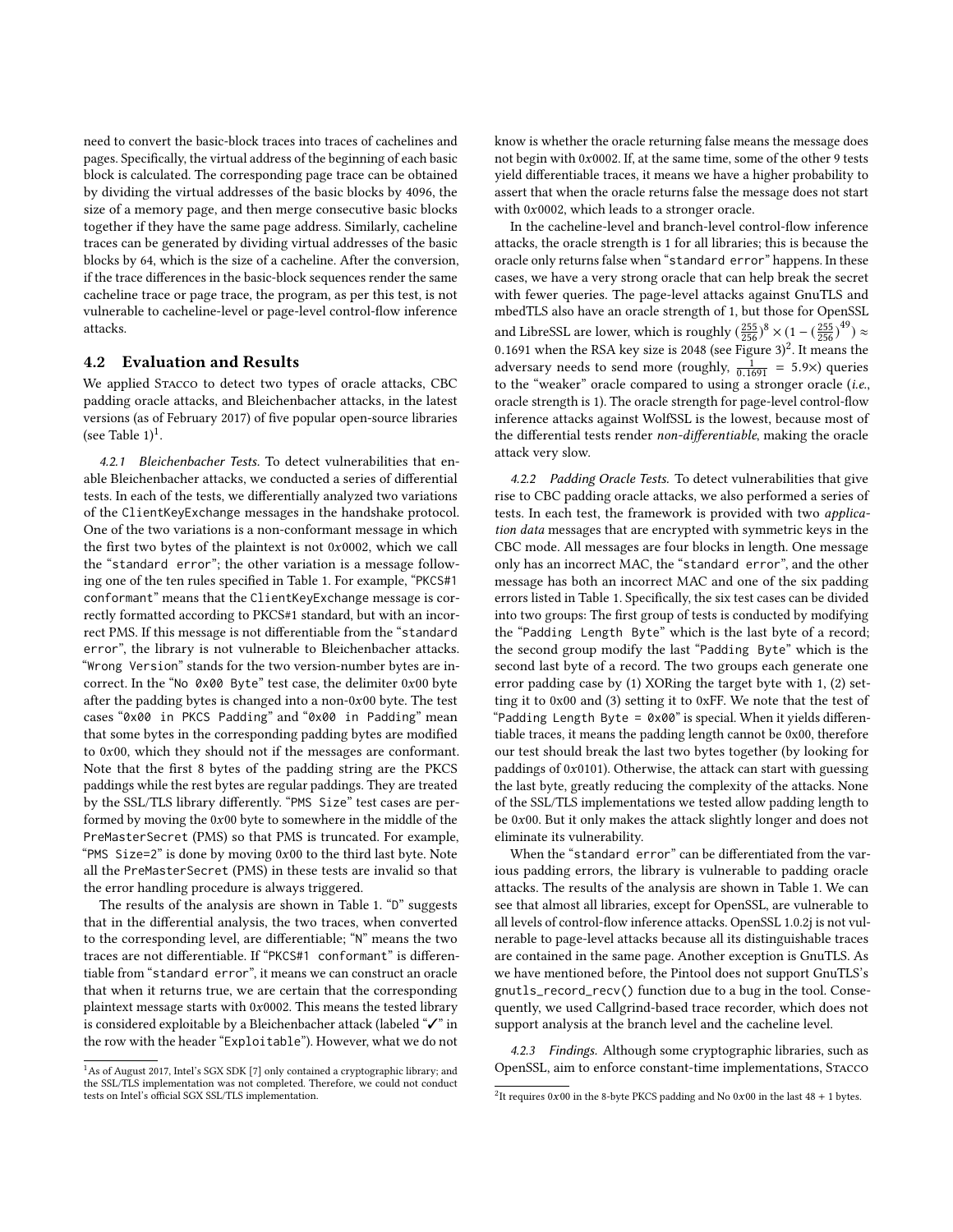<span id="page-8-1"></span>Table 1: Experiment results of the differential analyses. B: vulnerable to branch-level attacks? C: vulnerable to cacheline-level attacks? P: vulnerable to page-level attacks? D: Differentiable; N: Not differentiable; N/A: unable to test.

|                              |                              | OpenSSL      |        | GnuTLS |        | mbedTLS |       | WolfSSL |        |   | LibreSSL |       |   |   |   |   |
|------------------------------|------------------------------|--------------|--------|--------|--------|---------|-------|---------|--------|---|----------|-------|---|---|---|---|
|                              | <b>Test Name</b>             |              | 1.0.2i |        | 3.4.17 |         | 2.4.1 |         | 3.10.0 |   |          | 2.5.0 |   |   |   |   |
|                              |                              | в            |        | P      | B      | C       | P     | В       | C      | P | в        | C     | P | B | С | P |
| Bleichenbacher<br>attacks    | PKCS#1 Conformant            | D            | D      | D      | D      | D       | D     | D       | D      | D | D        | D     | D | D | D | D |
|                              | <b>Wrong Version</b>         |              | D      | D      | D      | D       | D     | D       | D      | D | D        | D     | N | D | D | D |
|                              | No 0x00 Byte                 |              | D      | N      | D      | D       | D     | D       | D      | D | D        | D     | N | D | D | N |
|                              | $0x00$ in Padding            |              | D      | D      | D      | D       | D     | D       | D      | D | D        | D     | N | D | D | D |
|                              | 0x00 in PKCS Padding         | D            | D      | N      | D      | D       | D     | D       | D      | D | D        | D     | D | D | D | N |
|                              | PMS Size=0                   | D            | D      | D      | D      | D       | D     | D       | D      | D | D        | D     | N | D | D | D |
|                              | PMS Size=2                   |              | D      | D      | D      | D       | D     | D       | D      | D | D        | D     | N | D | D | D |
|                              | PMS Size=8                   | D            | D      | D      | D      | D       | D     | D       | D      | D | D        | D     | N | D | D | D |
|                              | PMS Size=16                  | D            | D      | D      | D      | D       | D     | D       | D      | D | D        | D     | N | D | D | D |
|                              | PMS Size=32                  | D            | D      | D      | D      | D       | D     | D       | D      | D | D        | D     | N | D | D | D |
|                              | Exploitable                  | ✓            |        | √      | ✓      |         |       | ✓       |        |   | ✓        |       |   |   |   |   |
| Oracle<br>attacks<br>Padding | Padding Length Byte XOR 1    | D            | D      | N      | N/A    | N/A     | D     | D       | D      | D | D        | D     | D | D | D | D |
|                              | Padding Length Byte = $0x00$ | D            | D      | N      | N/A    | N/A     | D     | D       | D      | D | D        | D     | D | D | D | D |
|                              | Padding Length Byte = $0xFF$ |              | D      | N      | N/A    | N/A     | D     | D       | D      | D | D        | D     | D | D | D | D |
|                              | Last Padding Byte XOR 1      |              | D      | N      | N/A    | N/A     | D     | D       | D      | D | D        | D     | D | D | D | D |
|                              | Last Padding Byte = $0x00$   | D            | D      | N      | N/A    | N/A     | D     | D       | D      | D | D        | D     | D | D | D | D |
|                              | Last Padding Byte = $0xFF$   | D            | D      | N      | N/A    | N/A     | D     | D       | D      | D | D        | D     | D | D | D | D |
|                              | Exploitable                  | $\checkmark$ |        | х      | N/A    | N/A     |       |         |        |   |          |       |   |   |   |   |

finds that all five SSL/TLS libraries are vulnerable to control-flow inference attacks. In most cases, page-level attacks are sufficient to create an oracle and perform oracle attacks against these libraries. We scrutinized the identified vulnerabilities and found that there are primarily two reasons for the leakage. First, the oracles for Bleichenbacher attacks are typically caused by the improper error logging and reporting mechanisms in the library. Second, the oracles for padding oracle attacks are typically created by the improper implementation of constant-time cryptography in the patches for the existing side-channel attacks (e.g., the Lucky Thirteen attack, cache attacks, etc.). We briefly summarize one example in this section, and list vulnerable code for other vulnerabilities in Appendix [A.](#page-14-24)

Particularly, the CBC padding oracle in GnuTLS v3.4.17 can be constructed by monitoring the execution order of the function ciphertext\_to\_compressed() (see Listing [1\)](#page-8-2) and the function \_gnutls\_auth\_cipher\_add\_auth() (Listing [2\)](#page-9-0). Specifically, dummy\_wait() is called in ciphertext\_to\_compressed() when the padding or MAC is incorrect. This function was designed to defeat the timing-based Lucky Thirteen attack [\[12\]](#page-13-12) by introducing intentional delays. However, dummy\_wait() checks if the error is caused by incorrect padding (line 3 of Listing [2\)](#page-9-0), and calls \_gnutls\_auth\_cipher\_add\_auth() (line 8 and 12 of Listing [2\)](#page-9-0) if the padding is correct (and the MAC is incorrect). In this example, the decryption oracle is introduced by the defense against timing attacks, but the control flow of the additional delay is leaked to the more powerful man-in-the-kernel attackers.

#### <span id="page-8-0"></span>5 VULNERABILITY VALIDATION

To validate the detected sensitive control-flow vulnerabilities by Stacco, in this section, we describe in details two types of oracle attacks against SSL/TLS implementations in enclaves: CBC padding oracle attacks and Bleichenbacher attacks.

#### <span id="page-8-2"></span>Listing 1: Snippet of **ciphertext\_to\_compressed()**.

```
1 ...
2
3 ret =_gnutls_auth_cipher_tag(&params->read.cipher_state,
             tag, tag_size);
5 if (unlikely(ret < 0))
         return gnutls_assert_val(ret);
7
8 if (unlikely
9 (gnutls_memcmp(tag, tag_ptr, tag_size) != 0 ||
             pad_failed != 0)) {
10 /* HMAC was not the same. */
11 dummy_wait(params, compressed, pad_failed, pad,
12 length + preamble_size);
13
14 return
             gnutls_assert_val(GNUTLS_E_DECRYPTION_FAILED);
15 }
16
17 \cdot \cdot \cdot
```
#### 5.1 Attack Implementation

We implemented the page-level control-flow inference attacks by extending the mainstream Linux operating system kernel. Our implementation of the attack is shown in Figure [8.](#page-9-1) The extensions to the kernel include several loadable kernel modules (LKM) and some modification of the core kernel components.

In the core kernel components, particularly, we modified the page-fault handling routine so that it is able to tackle a category of page faults that are triggered because one of the reserved bits (e.g.,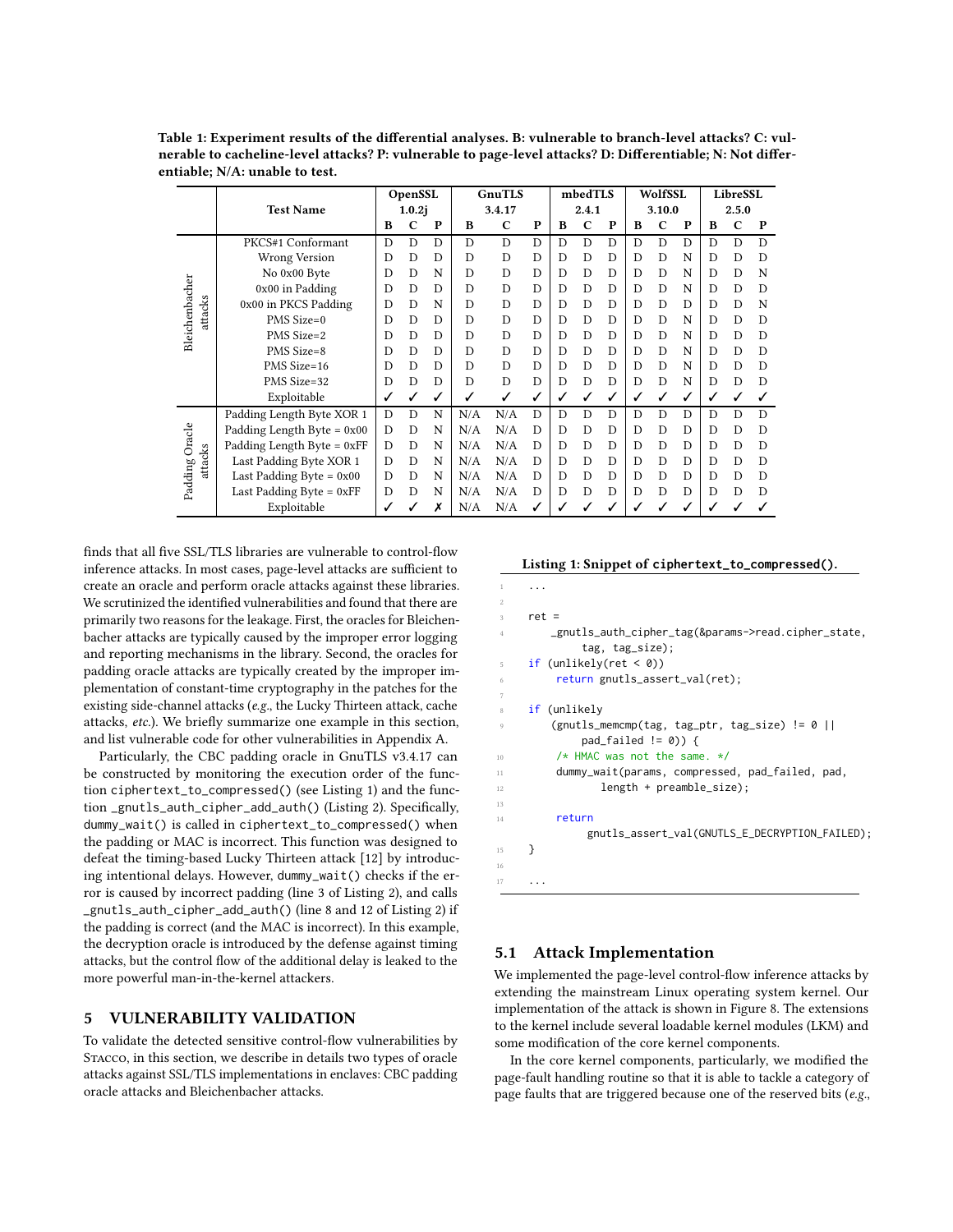#### Listing 2: Snippet of **dummy\_wait()**.

```
1 ...
2
\frac{1}{3} if (pad_failed == 0 && pad > 0) {
       4 len = _gnutls_mac_block_size(params->mac);
5 if (len > 0) {
           if ((pad + total) % len > len - 9 && total
               % len <= len - 9) {
              if (len < plaintext->size)
                  _gnutls_auth_cipher_add_auth
                     (&params->read.cipher_state,
10 plaintext->data, len);
11 else
12 _gnutls_auth_cipher_add_auth
13 (&params->read.cipher_state,
14 plaintext->data.
                         plaintext->size);
15 }
16 }
17 }
```
bit 51 in our implementation) in the page table entries (PTE) is set. This reserved bit in PTE is not already used by the Linux kernel, so only the attack code could have triggered this type of faults. When such page faults are intercepted, the page-fault handler resets the reserved bit of the corresponding PTE to 0 so that future accesses to the same page will be allowed (because otherwise the process will hang due to frequent page faults); it also sets the reserved bit of the last accessed page, tracked in a global variable in the kernel, to 1 in order to capture future access of it. In sum, the kernel only allows one executable page in the ELRANGE of the victim process (that the attacker is interested in monitoring) to be accessible at a time.

A data array, dubbed Page Trace Recorder (PTR), is added to the kernel space for the page-fault handler to record the list of virtual pages that has been accessed by the enclave program. Each time a page fault triggered by the reserved bit in PTEs occurs, the faulting page is appended to the list, which also increments a global counter by one.

<span id="page-9-1"></span>

Figure 8: Overview of the attack implementation.

The attacks can be initiated either from the userspace

or from the kernel. To facilitate the attacks, we implemented a set of kernel interfaces, dubbed Paging Oracle Attack Program Interface (POAPI), that can be triggered from both userspace and kernel space. The interfaces are encapsulated as a kernel module, i.e., the POAPI module in Figure [8.](#page-9-1) The interfaces are either used by a userspace program, the attacker program in the figure, or by another kernel

module, the attack module in the figure. As either an attack program or an attack module is needed in the two attacks we describe shortly, they are labeled with asterisks to indicate only one of them is needed in an attack.

To initiate the attack, the POAPI module is provided with the name of the victim process, the virtual addresses of the EPC pages to be monitored, and the specific page sequence (specified using page indices rather than virtual addresses) to be monitored for oracle construction. The sequence of pages is also called the template sequence. POAPI locates the page tables of the victim process in the kernel and sets the reserved bits of the PTEs to be 1 so that accesses to these pages by the enclave code will be trapped into the kernel. The template sequence is translated into the sequence of virtual pages in this step, so it can be matched later with virtual page sequences in PTR. POAPI provides two addition interfaces: First, a Reset() call that will reset the PTR to empty. This functionality is important in our oracle attacks as we need to repeatedly query the oracles. Second, an Oracle() call that will return true or false: If the template sequence matches the entire sequence in PTR, then Oracle() returns true; otherwise it returns false.

#### 5.2 CBC Padding Oracle Attacks

The oracle. We demonstrated the CBC padding oracle attack on the implementation of TLS v1.2 in GnuTLS 3.4.17 (latest version as of February 2017). Stacco suggests that this implementation is vulnerable to page-level control-flow inference attacks. More specifically, the correctness of the paddings can be revealed by the execution order of two functions, ciphertext\_to\_compressed() and \_gnutls\_auth\_cipher\_add\_auth(). We found in our experiments that by monitoring only the memory pages that contain these two functions the adversary is able to construct a powerful oracle for plaintext recovery. Therefore, our template sequence only contains two memory pages. Note that ciphertext\_to\_compressed() is large and spans two pages. We selected the second page to monitor. This is instructed by the differential analysis tool already, so no manual analysis is needed. By labelling the memory page containing ciphertext\_to\_compressed() as index 0 and that containing \_gnutls\_auth\_cipher\_add\_auth() as index 1, the template sequence is "1010101010".

Detailed implementation. We run the victim library inside SGX with help of Graphene-SGX [\[5\]](#page-13-34). Particularly, the victim GnuTLS library we attack is loaded as sgx.trusted\_files into enclaves with the victim server programs. However, GnuTLS does not support Intel SGX: The initialization of the library will check the availability of accelerated encryption instructions with the CPUID instruction an instruction not supported by SGX. Thus we modified the library slightly by simply removing the check to allow it to run directly in enclave (inside Graphene).

The padding oracle attack is implemented as a kernel module that leverages the POAPI to query the padding oracle constructed from the page-level control-flow inference attacks. The attack starts after the SSL/TLS server in Graphene has been launched. The process name, the virtual address of the two memory pages that contain the two functions, and a template sequence "1010101010" are provided through POAPI. If the encrypted message has a valid padding but invalid MAC, Oracle() will find a match in the PTR and return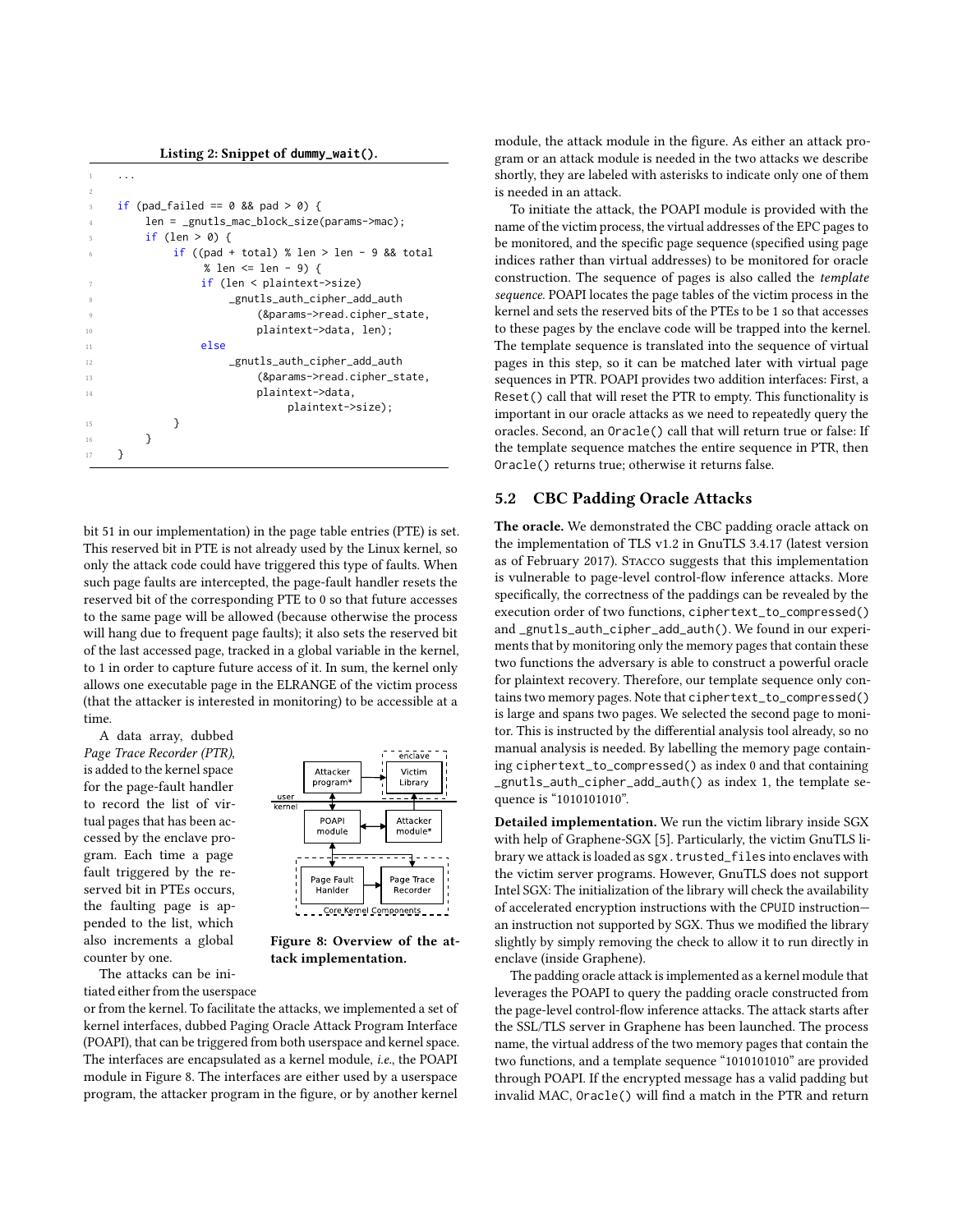true. If both the padding and the MAC are invalid, a sequence of "10101010" will be found in the PTR.

Following prior studies [\[12,](#page-13-12) [38\]](#page-13-35), the padding oracle attack is performed over multiple TLS sessions. This attack is practical when the victim client can be triggered to repeatedly establish new TLS connections with the victim server and send the same message in each new connection. Particularly, the victim client first establishes a TLS connection with the victim server using the SSL handshake protocol and negotiates to use the TLS\_RSA\_WITH\_AES\_128\_CBC\_SHA ciphersuite in TLS v1.2 (through a process that can be heavily influenced by the man-in-the-kernel attacker). Then it sends an encrypted data record to the server. The man-in-the-kernel attacker modifies the ciphertext to prepare its query to the oracle. If the server receives a data record with incorrect MAC or incorrect padding, it sends a bad\_record\_mac alert to the client and shuts down the current TLS session. When the client receives the alert, it immediately restarts a new TLS connection to start a new query. The ciphertext will be different from the first time, as the symmetric key, i.e., AES key, used to encrypt the data is different. The adversary will intercept the message, again, and make modifications according to its adaptive query strategies.

The attack kernel module we implemented for the CBC padding oracle attacks, upon kernel module initialization, also registers a Netfilter to intercept all the traffic sent to and from the server process, by filtering traffic with specific port number. More specifically, two hooks were registered with hooknum of NF\_IP\_LOCAL\_IN and NF\_IP\_LOCAL\_OUT. With this functionality, the adversary is able to examine each SSL/TLS packet and determine the packet type by reading the first five bytes in the data segment of packets. Byte 1 indicates the content type. The adversary is interested in two particular types:  $0x15$  and  $0x17$ .  $0x15$  means the packet is an Alert message and 0x17 means Application Data. Byte 2 and 3 are TLS versions. Since we are attacking TLS 1.2, they should be 0x0303. The last two bytes indicate the compressed plaintext length. If an Alert message sent from the SSL/TLS server to the client is observed by the kernel module, it means that the server has decrypted the malformatted record and sent the client a bad\_record\_mac alert, the adversary immediately checks the whether the corresponding plaintext padding of the modified record is valid by calling Oracle(). Notice that when the Netfilter intercepts the packet and modifies the ciphertext, all the checksums, such as IP and TCP checksums, will fail when checked by the kernel. Thus, a special flag is added to the modified packets and the kernel is modified to bypass all packet integrity checks upon appearance of this flag.

Evaluation. The complexity of plaintext recovery with AES encryption is at most  $2^{16} + 14 \times 2^8 = 69$ , 120 queries. This is because<br>the last two bytes need to be enumerated together, but the rest of the last two bytes need to be enumerated together, but the rest of the bytes can simply be decrypted one byte after another, leading to a linear complexity in the size of the block. In our experiment to decrypt one block with random data, the number of queries was 48388 and the execution time of the attack was 51m13s (less than an hour).

Breaking mbedTLS-SGX. We also succeeded in carrying out the CBC padding oracle attacks against an open-source SGX implementation of mbedTLS, mbedTLS-SGX [\[8\]](#page-13-25), which can be loaded natively in enclaves. Guided by Stacco, we chose two pages containing the

functions sha1\_process\_wrap() and mbedtls\_sha1\_process() to monitor. The template sequence is "0101...10" (15 zeros and 14 ones). Incorrect-padding traces are "0101...010" (14 zeros and 13 ones) in all cases. In our experiment, the attack took 29 minutes and 29 seconds with 25,717 queries to complete the decrypting of one random AES block.

### 5.3 Bleichenbacher Attacks

The oracle. Our attack target was the implementation of TLS v1.2 in OpenSSL 1.0.2j (latest as of February 2017). Stacco identified a vulnerability in the implementation: the control flows involving ERR\_put\_error() and RSA\_padding\_check\_PKCS1\_type\_2() may leak sensitive information regarding the correctness of the formatting. We label the two memory pages that contain the two functions, respectively, as page 0 and page 1. The template sequence is "1010". Therefore, if the page sequence in the PTR matches the template, the Oracle() returns true. Otherwise, in which case the sequence in the PTR is typically "10101010", the oracle returns false.

Detailed implementation. We use Graphene-SGX to run unmodified OpenSSL inside SGX enclaves. Unlike GnuTLS, OpenSSL does not have enclave-illegal instructions and can be loaded and ran directly by an SSL/TLS server as sgx.trusted\_files in the enclave with Graphene. To complete the attack, we extended the opensource tool, TLS-Attacker [\[66\]](#page-14-15), and implemented an add-on module. We chose TLS-Attacker because it enables us to easily replace the ClientKeyExchange message with any message we would like the oracle to test. We did not implement any additional kernel modules besides POAPI, as the desired computation in kernel space is rather inefficient. All the attack steps were accomplished in the userspace with the support of POAPI for querying the oracle.

With an intercepted ClientKeyExchange message, the attacker conducts the Bleichenbacher attack to decrypt it and extract the PreMasterSecret. To do so, the attacker initializes the man-inthe-kernel attacks through the POAPI module and provides the server process name, the virtual addresses of the two target pages, and the template sequence "1010". Then the attacker establishes a series of queries: Before sending each query, he initiates a new TLS handshake with the victim server. Right before sending the crafted ClientKeyExchange message, the attacker calls Reset() to POAPI to reset the PTR. Then the crafted message is sent and the attacker waits until receiving the Alert message from the server. Then the attacker calls Oracle() to query the oracle, depending on the return value, the next ciphertext is calculated. This process continues until the plaintext of the ClientKeyExchange message is recovered.

Evaluation. The numbers of queries that are needed to break the ClientKeyExchange message encrypted with a 1024-bit RSA key, a 2048-bit RSA key and a 4096-bit RSA key are shown in Table [2.](#page-11-2) It can be seen that the numbers of queries for breaking ClientKeyExchange encrypted with 1024-bit key and 2048-bit key are similar, this is because the oracle strength is not linear in the size of the keys. Breaking the 2048-bit key encrypted ClientKeyExchange takes roughly half an hour. Once the PreMasterSecret is known, the attacker can decrypt all the intercepted application data packets and hijack the future communication if the session is still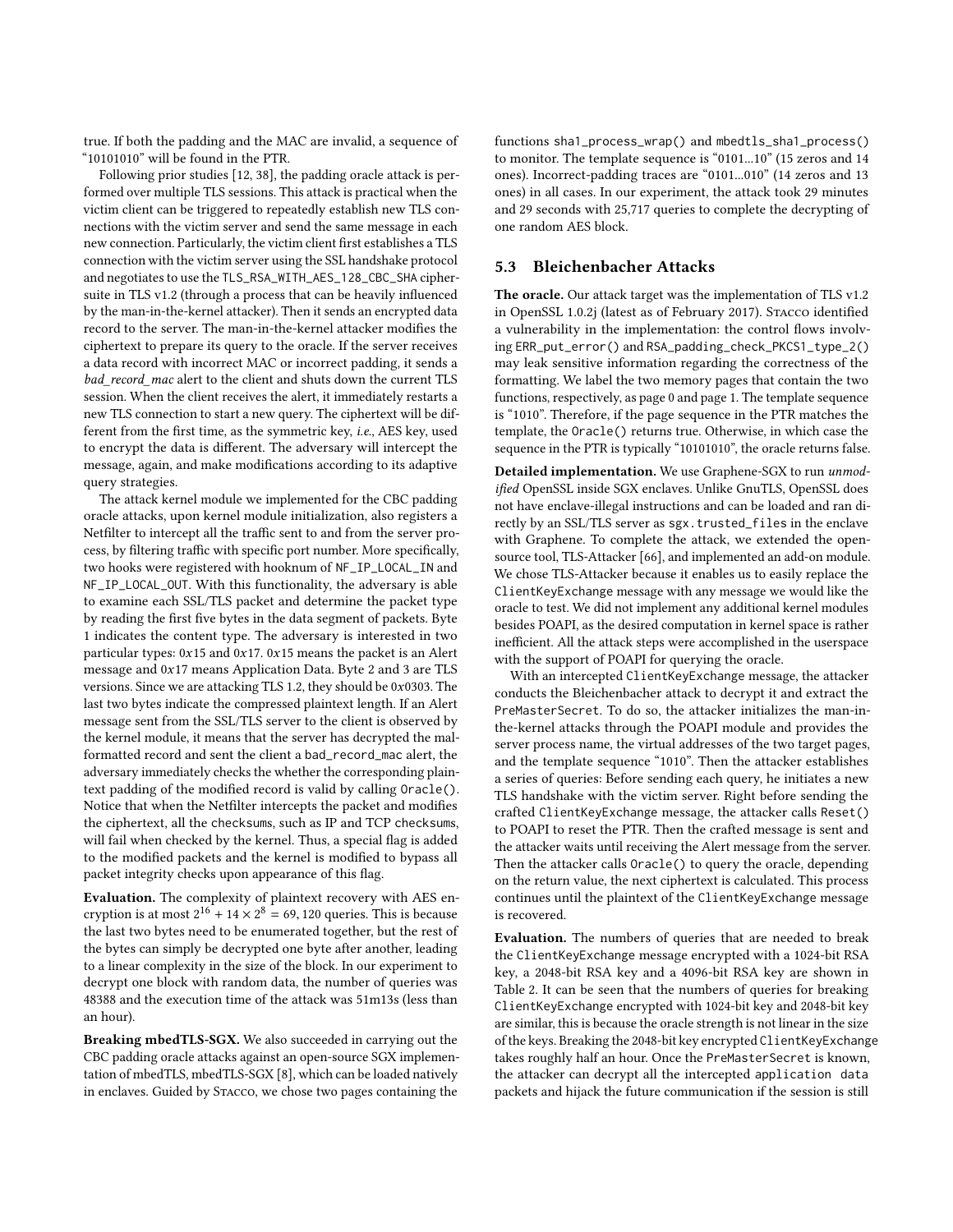<span id="page-11-2"></span>Table 2: Performance of the Bleichenbacher attacks against OpenSSL with different key size.

|                 | 1024   | 2048   | 4096     |
|-----------------|--------|--------|----------|
| Num. of queries | 19.346 | 19.368 | 57.286   |
| Time to succeed | 28m20s | 33m24s | 1h31m39s |

alive. We anticipate an optimization in the attacks will further speed up the process, possibly making an online SSL/TLS hijacking attack feasible.

#### <span id="page-11-0"></span>6 COUNTERMEASURES

Countermeasures to the demonstrated attacks can be pursued in three different layers:

Preventing control-flow inference attacks.Although Intel claims side-channel attacks are outside the threat model of SGX [\[6\]](#page-13-36), given the severity of the demonstrated attacks (among the others [\[43,](#page-13-19) [63,](#page-14-10) [73\]](#page-14-11)), we believe it is reasonable for Intel to start exploring solutions to these side-channel attacks, particularly control-flow inference attacks. Some academic research studies have already made some progress towards this direction [\[27,](#page-13-37) [32,](#page-13-38) [62,](#page-14-25) [63\]](#page-14-10). However, all of these prior work only considers some of the side-channel attack vectors. But effective solutions require a complete understanding of the attack surfaces. Due to the lack of systematic knowledge, none of the prior solutions have successfully prevented control-flow inference attacks on all levels (i.e., page-level, cache-level, and branch-level). We believe a considerable amount of research in this direction is warranted.

Patching sensitive control-flow vulnerabilities. An alternative solution is to patch the vulnerabilities in the SSL/TLS implementations. Constant-time cryptography has been regarded the best practice to address side-channel issues. But as shown in our study, what create the oracles are not always the cryptographic operations themselves, but sometimes the error handling and reporting functions (see Appendix [A\)](#page-14-24). Therefore, although some previous work has attempted to verify the constant-time implementation in OpenSSL [\[15,](#page-13-39) [16\]](#page-13-40), our attacks suggest that the entire software package needs to be analyzed together rather than individual algorithms. By contrast, STACCO can be used to dynamically analyze the whole software program and pinpoint the vulnerabilities that violate the constant-time programming paradigm. However, we admit that patching the vulnerability is still a manual work. For instance, as shown in Listing [4](#page-15-0) and Listing [5,](#page-15-1) the oracle can be removed by eliminating the RSAerr() call in RSA\_padding\_check\_PKCS1\_type\_2() as well as that in its caller function, RSA\_eay\_private\_decrypt(), since errors will be reported again after the PreMasterSecret is recognized as invalid. If different error types are to be reported, different return values could be used to tell them apart. After applying the patches manually, the SSL/TLS libraries can be tested again using Stacco to identify the remaining vulnerabilities. Future work should emphasize the automation of program analysis and patching.

Avoiding using the vulnerable ciphersuites. The root cause of the Bleichenbacher attacks is the use of the RSA algorithm for

key exchanges, which gives the man-in-the-middle adversary opportunities to query oracles and decrypt the key materials. It has been shown that both PKCS#1 v1.5 and PKCS#1 v2 (i.e., RSAES-OAEP) [\[47\]](#page-13-28) are vulnerable to such attacks. Therefore, to completely mitigate Bleichenbacher attacks, RSA-based key exchange must be prohibited and the use of DH key exchanges must be enforced. To mitigate CBC padding oracle attacks, it is recommended to replace MAC-Then-Encrypt with the Authenticated Encryption with Associated Data (AEAD) mode, e.g., AES-GCM. In the draft version of TLS v1.3 [\[11\]](#page-13-41), it is recommended to use ciphersuites that employ DH for key exchanges and AEAD modes for symmetric encryption. However, because most SSL/TLS implementations need to be backward compatible, it may take years before RSA-based key exchanges and CBC mode symmetric encryptions completely phase out. Given the severity of the demonstrated attacks in this paper, we recommend enforcing the use of secure ciphersuites for enclave programs, but it also means that any entities communicating with the secure enclaves must design special security policies to disallow the use of these vulnerable ciphersuites also.

# <span id="page-11-1"></span>7 RELATED WORK

# 7.1 SSL/TLS Oracle Attacks

CBC padding oracle attacks. The first discussion of the CBC padding oracle attacks was by Vaudenay in this seminal paper [\[71\]](#page-14-18). It was shown that plaintext recovery is possible without decryption keys if an oracle that differentiates correct padding from incorrect padding is available to the adversary. Implication on TLS v1.0 and SSL v3.0 was discussed in the paper, which suggested TLS v1.0 was potentially exploitable by such attacks because the padding error message is observable as a reply, but SSL v3.0, due to its unified error message, is more challenging to exploit. The Vaudenay attack has been mitigated thereafter by eliminating the error-message oracles.

The work of Vaudenay was followed up by several studies. Canvel et al. [\[25\]](#page-13-30) exploited the timing differences in the SSL/TLS message decryption process as a padding oracle. The timing differences are caused by the absence of MAC checks when the format of the padding is incorrect. The countermeasure implemented in popular SSL/TLS libraries, e.g., OpenSSL, is to compute MAC regardless of the padding correctness. However, almost 10 years later, this defense mechanism was circumvented by more sophisticated timing analysis attacks. AlFardan et al. [\[12\]](#page-13-12) describe a new padding oracle attack, dubbed Lucky Thirteen Attack, in which the adversary is able to distinguish the latency of the returned SSL error message when the number of hash function calls is different. The nuance can serve as a padding oracle because the correctness of the padding also dictates the number of hash function calls. Although the Lucky Thirteen Attack was soon patched by adding dummy hash operations to enforce constant-time execution, new vulnerabilities were later discovered by Albrecht et al. [\[13\]](#page-13-29), who proposed new variants of Lucky Thirteen attacks against the SSL/TLS implementation in Amazon's s2n. Möller et al. [\[52\]](#page-14-8) performed a downgrade attack against SSL/TLS, by forcing the use of SSL v3.0 during the negotiation of cipher suite in the SSL handshake protocol. This attack is also called POODLE attacks. SSL v3.0 is inherently vulnerable to padding oracle attack because its the MAC does not protect the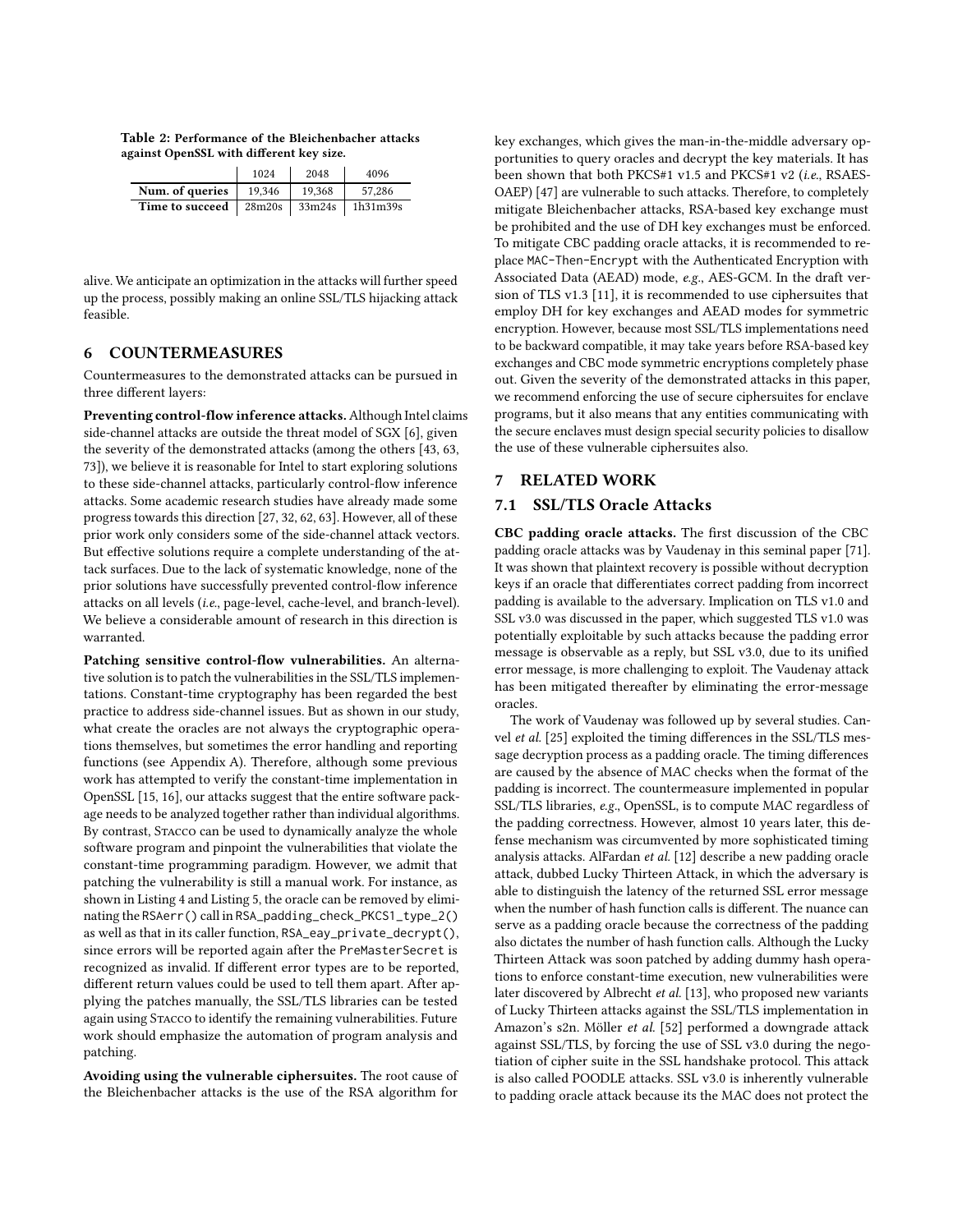padding and also padding is nondeterministic except for the last byte. Due to POODLE attacks, SSL v3.0 has been deprecated.

Closer to our study is Irazoqui et al. [\[38\]](#page-13-35), who demonstrated padding oracle attacks enabled by FLUSH-RELOAD cache side channels. Our work goes beyond their study in two dimensions: first, we systematically model various types of control-flow inference attacks under the scenarios of secure enclaves, instead of considering only cache side-channel attacks. Second, they only manually studied the source code of SSL/TLS implementations. In contrast, we proposed a differential analysis framework to detect vulnerabilities in a wide range of SSL/TLS implementations, enabling examination of future implementations in an automated and black-box fashion.

Bleichenbacher attacks. Oracle attacks due to format errors in asymmetric encryption, i.e., RSA algorithms, can date back to 1998 when Bleichenbacher [\[22\]](#page-13-13) brought forward the first attack against PKCS#1. These attacks rely on oracles of correctly formatted plaintext message conforming to PKCS#1 v1.5 standard (i.e., plaintext message must start with 0x0002). PKCS#1 v2 introduced RSAES-OAEP which employs Optimal Asymmetric Encryption Padding (OAEP) to mitigate this original Bleichenbacher attack. A few years later, it was discovered by Manger [\[47\]](#page-13-28) that in RSAES-OAEP, the length limitation of the plaintext to be encrypted renders its first byte to be 0x00; failure of conformant to this standard will produce an error message, which can serve as a new Bleichenbacher oracle. Two years later, a new, so-called bad-version oracle, was discovered by Klima et al. [\[42\]](#page-13-27) by checking error message regarding incorrect SSL/TLS version number in the formatted message. The efficiency of the original Bleichenbacher attack was improved by Bardou et al. [\[19\]](#page-13-26), which was also the basis of our attacks. The solution to these attacks was to unify the error messages so that the adversary is not able to distinguish this particular format error. To achieve this, TLS v1.0, v1.1, and v1.2 specification all prescribe that a random number is generated and used as the PreMasterSecret to enforce approximately equal processing time for both compliant and non-compliant ClientKeyExchange messages.

In 2014, Meyer et al. [\[51\]](#page-13-42) found that SSL/TLS was vulnerable to timing-based Bleichenbacher attacks. Their attack was enabled by a timing oracle due to the extra time used to generate pseudo-random numbers when messages were non-compliant. Most recently, Aviram [\[18\]](#page-13-14) managed to leverage Bleichenbacher attacks to break TLS 1.2, if the private key is shared with an SSL/TLS server that supports the legacy SSL v2.0 protocol, which is still vulnerable to simple Bleichenbacher attacks. A large number of servers were vulnerable to this so-called DROWN attack. In the non-TLS setting, Bleichenbacher attacks have been employed to break XML encryption [\[39,](#page-13-43) [79\]](#page-14-13).

Our work suggests that under the scenario of secure enclaves, even the latest SSL/TLS implementations are vulnerable to Bleichenbacher attacks because the oracles due to sensitive control-flow vulnerabilities are difficult to conceal even in shielded enclaves.

#### 7.2 Intel SGX: Applications and Attacks

Intel SGX is a revolutionary technology for applications that require shielded execution—execution that is isolated from interference or inspection by any other software components including the privileged system software. It also offers remote attestation and

sealed storage primitives for trusted computations. Applications that utilize these new SGX features have been proposed in previous studies [\[17,](#page-13-44) [20,](#page-13-9) [36,](#page-13-10) [50,](#page-13-45) [59,](#page-14-5) [69,](#page-14-26) [76\]](#page-14-7). Others have been working on facilitating the development and security protection of SGX enclaves [\[48,](#page-13-46) [61,](#page-14-27) [64\]](#page-14-28).

Side-channel attacks against SGX enclaves have been described in a few studies. For example, Xu et al. [\[73\]](#page-14-11) and Shinde et al. [\[63\]](#page-14-10) explored leakage of page-level memory access pattern due to induced page-fault traces. Lee et al. [\[43\]](#page-13-19) explored processor Branch Target Buffers (BTB) to exploit sensitive control-flow vulnerabilities in secure enclaves. Besides these new attacks in SGX contexts, existing cache attacks are also applicable against SGX enclaves [\[23,](#page-13-22) [60\]](#page-14-16), since SGX provides no additional protection against such attacks. Defenses against these attacks are implemented on the hardware level [\[32\]](#page-13-38) or as compiler extensions [\[27,](#page-13-37) [62,](#page-14-25) [63\]](#page-14-10). These defenses primarily work on page-fault attacks [\[27,](#page-13-37) [32,](#page-13-38) [62,](#page-14-25) [63\]](#page-14-10) or interrupt-based side-channel attacks [\[27,](#page-13-37) [62\]](#page-14-25). Therefore, they only remove a portion of the entire attack surface. Completely eliminating control-flow inference attacks that we model in Section [3](#page-4-0) is extremely challenging. Therefore, our study of SSL/TLS implementations' sensitive control-flow vulnerabilities is not completely addressed by any of these specific defense techniques.

## 7.3 Security Analysis of TLS Implementations

There has been work on verifying constant-time implementation for SSL/TLS libraries [\[15,](#page-13-39) [16\]](#page-13-40). However, our findings suggest that control-flow leakages still exist even when constant-time mechanisms are employed, especially when the constant-time implementation is enforced by making dummy function calls which may include control flows that depend on the error types. We also find leakage occurs when the internal error logging and reporting functions reveal the reasons for the errors.

Differential analysis has been applied to examine the implementation of certificate validation in TLS libraries [\[24,](#page-13-47) [29\]](#page-13-48). Others focus on determining whether a TLS implementation correctly follows the TLS protocol [\[21,](#page-13-49) [34,](#page-13-50) [66\]](#page-14-15). Our work is different from them both in the design goals and the methodologies.

# <span id="page-12-0"></span>8 CONCLUSION

In this paper, we studied oracle attacks against SSL/TLS implementations in SGX. These attacks are enabled by sensitive control-flow vulnerabilities in SSL/TLS libraries and are exploitable by branchlevel, cacheline-level, and page-level control-flow inference attacks. Our implementation of man-in-the-kernel attacks empirical demonstrated that the resulting oracle attacks are highly efficient. We also designed a differential analysis framework to help detect these vulnerabilities automatically. We show that all the open-source SSL/TLS libraries we examined are exploitable, thus raising the questions of secure development and deployment of SSL/TLS in SGX enclaves.

# ACKNOWLEDGEMENT

We are grateful to the anonymous reviewers for their constructive comments. This work was supported in part by NSF 1566444.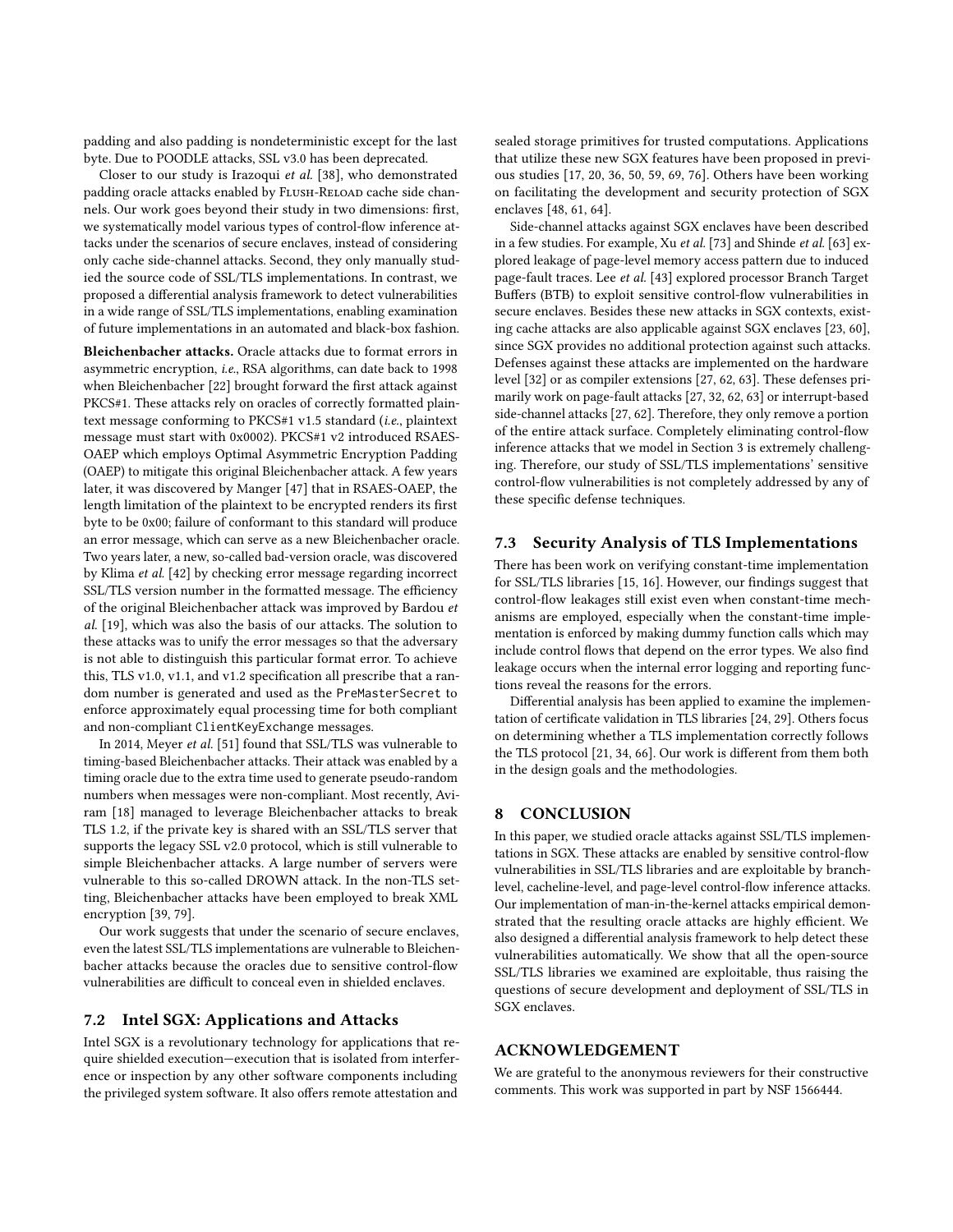## **REFERENCES**

- <span id="page-13-31"></span>[1] 2014. Intel 64 and IA-32 Architectures Software Developer's Manual, Combined Volumes:1,2A,2B,2C,3A,3B and 3C. [http://www.intel.com/content/www/us/en/](http://www.intel.com/content/www/us/en/processors/architectures-software-developer-manuals.html) [processors/architectures-software-developer-manuals.html.](http://www.intel.com/content/www/us/en/processors/architectures-software-developer-manuals.html) (2014). version 052, retrieved on Dec 25, 2014.
- <span id="page-13-8"></span>[2] 2014. Intel Software Guard Extensions Programming Reference. [https://software.](https://software.intel.com/sites/default/files/managed/48/88/329298-002.pdf) [intel.com/sites/default/files/managed/48/88/329298-002.pdf.](https://software.intel.com/sites/default/files/managed/48/88/329298-002.pdf) (2014). October 2014.
- <span id="page-13-24"></span>[3] 2017. GnuTLS Release News. [http://www.gnutls.org/news.html.](http://www.gnutls.org/news.html) (2017). [Online; accessed February-2017].
- <span id="page-13-17"></span>[4] 2017. GnuTLS Security Advisories. [https://www.gnutls.org/security.html.](https://www.gnutls.org/security.html) (2017). [Online; accessed February-2017].
- <span id="page-13-34"></span>[5] 2017. Graphene-SGX. [https://github.com/oscarlab/graphene.](https://github.com/oscarlab/graphene) (2017). [Online; accessed February-2017].
- <span id="page-13-36"></span>[6] 2017. Intel Software Guard Extensions, Enclave Writer's Guide, revision: 1.02. (2017). [https://software.intel.com/sites/default/files/managed/ae/48/](https://software.intel.com/sites/default/files/managed/ae/48/Software-Guard-Extensions-Enclave-Writers-Guide.pdf) [Software-Guard-Extensions-Enclave-Writers-Guide.pdf,](https://software.intel.com/sites/default/files/managed/ae/48/Software-Guard-Extensions-Enclave-Writers-Guide.pdf) retrieved on May, 2017.
- <span id="page-13-33"></span>[7] 2017. Intel Software Guard Extensions SSL. [https://github.com/01org/](https://github.com/01org/intel-sgx-ssl) [intel-sgx-ssl.](https://github.com/01org/intel-sgx-ssl) (2017). [Online; accessed August-2017].
- <span id="page-13-25"></span>[8] 2017. mbedTLS-SGX. [https://github.com/bl4ck5un/mbedtls-SGX.](https://github.com/bl4ck5un/mbedtls-SGX) (2017). [Online; accessed February-2017].
- <span id="page-13-23"></span>[9] 2017. OpenSSL 1.0.2 Changes. [https://www.openssl.org/news/cl102.txt.](https://www.openssl.org/news/cl102.txt) (2017). [Online; accessed February-2017].
- <span id="page-13-18"></span>[10] 2017. OpenSSL Vulnerabilities. [https://www.openssl.org/news/vulnerabilities.](https://www.openssl.org/news/vulnerabilities.html) [html.](https://www.openssl.org/news/vulnerabilities.html) (2017). [Online; accessed February-2017].
- <span id="page-13-41"></span>[11] 2017. The Transport Layer Security (TLS) Protocol Version 1.3, draft-ietf-tlstls13-latest. (2017). [https://tlswg.github.io/tls13-spec/,](https://tlswg.github.io/tls13-spec/) retrieved on May, 2017.
- <span id="page-13-12"></span>[12] Nadhem Al Fardan and Kenneth Paterson. 2013. Lucky thirteen: Breaking the TLS and DTLS record protocols. In 2013 IEEE Symposium on Security and Privacy. IEEE.
- <span id="page-13-29"></span>[13] Martin Albrecht and Kenneth Paterson. 2016. Lucky microseconds: A timing attack on Amazon's s2n implementation of TLS. In Annual International Conference on the Theory and Applications of Cryptographic Techniques. Springer, 622–643.
- <span id="page-13-32"></span>[14] Frances Allen. 1970. Control flow analysis. In ACM Sigplan Notices, Vol. 5. ACM,  $1 - 19$
- <span id="page-13-39"></span>[15] José Bacelar Almeida, Manuel Barbosa, Gilles Barthe, and Francois" Dupressoir. 2016. Verifiable Side-Channel Security of Cryptographic Implementations: Constant-Time MEE-CBC. In 23rd International Conference on Fast Software Encryption. Springer Berlin Heidelberg, 163–184.
- <span id="page-13-40"></span>[16] José Bacelar Almeida, Manuel Barbosa, Gilles Barthe, François Dupressoir, and Michael Emmi. 2016. Verifying Constant-Time Implementations. In USENIX Security Symposium. 53–70.
- <span id="page-13-44"></span>[17] Ittai Anati, Shay Gueron, Simon Johnson, and Vincent Scarlata. 2013. Innovative technology for CPU based attestation and sealing. In 2nd international workshop on hardware and architectural support for security and privacy, Vol. 13.
- <span id="page-13-14"></span>[18] Nimrod Aviram, Sebastian Schinzel, Juraj Somorovsky, Nadia Heninger, Maik Dankel, Jens Steube, Luke Valenta, David Adrian, J Alex Halderman, Viktor Dukhovni, et al. 2016. DROWN: breaking TLS using SSLv2. In 25th USENIX Security Symposium (USENIX Security 16).
- <span id="page-13-26"></span>[19] Romain Bardou, Riccardo Focardi, Yusuke Kawamoto, Lorenzo Simionato, Graham Steel, and Joe-Kai Tsay. 2012. Efficient padding oracle attacks on cryptographic hardware. Advances in Cryptology–CRYPTO 2012 (2012), 608–625.
- <span id="page-13-9"></span>[20] Andrew Baumann, Marcus Peinado, and Galen Hunt. 2015. Shielding applications from an untrusted cloud with haven. ACM Transactions on Computer Systems (TOCS) 33, 3 (2015), 8.
- <span id="page-13-49"></span>[21] Benjamin Beurdouche, Karthikeyan Bhargavan, Antoine Delignat-Lavaud, Cédric Fournet, Markulf Kohlweiss, Alfredo Pironti, Pierre-Yves Strub, and Jean Karim Zinzindohoue. 2015. A messy state of the union: Taming the composite state machines of TLS. In 2015 IEEE Symposium on Security and Privacy. IEEE, 535–552.
- <span id="page-13-13"></span>[22] Daniel Bleichenbacher. 1998. Chosen ciphertext attacks against protocols based on the RSA encryption standard PKCS# 1. In Annual International Cryptology Conference. Springer.
- <span id="page-13-22"></span>[23] Ferdinand Brasser, Urs Müller, Alexandra Dmitrienko, Kari Kostiainen, Srdjan Capkun, and Ahmad-Reza Sadeghi. 2017. Software Grand Exposure: SGX Cache Attacks Are Practical. In 11th USENIX Workshop on Offensive Technologies (WOOT 17). USENIX Association, Vancouver, BC.
- <span id="page-13-47"></span>[24] Chad Brubaker, Suman Jana, Baishakhi Ray, Sarfraz Khurshid, and Vitaly Shmatikov. 2014. Using Frankencerts for Automated Adversarial Testing of Certificate Validation in SSL/TLS Implementations. In 2014 IEEE Symposium on Security and Privacy. IEEE Computer Society, 114–129.
- <span id="page-13-30"></span>[25] Brice Canvel, Alain Hiltgen, Serge Vaudenay, and Martin Vuagnoux. 2003. Password Interception in a SSL/TLS Channel. In 23rd Annual International Cryptology Conference on Advances in Cryptology - CRYPTO. Springer Berlin Heidelberg.
- <span id="page-13-0"></span>[26] Haibo Chen, Fengzhe Zhang, Cheng Chen, Ziye Yang, Rong Chen, Binyu Zang, and Wenbo Mao. 2007. Tamper-resistant execution in an untrusted operating system using a virtual machine monitor. (2007).
- <span id="page-13-37"></span>[27] Sanchuan Chen, Xiaokuan Zhang, Michael Reiter, and Yinqian Zhang. 2017. Detecting privileged side-channel attacks in shielded execution with Déjá Vu. In 2017 ACM on Asia Conference on Computer and Communications Security. ACM, 7–18.
- <span id="page-13-1"></span>[28] Xiaoxin Chen, Tal Garfinkel, E Christopher Lewis, Pratap Subrahmanyam, Carl Waldspurger, Dan Boneh, Jeffrey Dwoskin, and Dan R. K. Ports. 2008. Overshadow: a virtualization-based approach to retrofitting protection in commodity operating systems. In ACM SIGARCH Computer Architecture News, Vol. 36. ACM,  $2 - 13$ .
- <span id="page-13-48"></span>[29] Yuting Chen and Zhendong Su. 2015. Guided Differential Testing of Certificate Validation in SSL/TLS Implementations. In 10th Joint Meeting on Foundations of Software Engineering. ACM, 793–804.
- <span id="page-13-2"></span>[30] Yueqiang Cheng, Xuhua Ding, and R Deng. 2013. Appshield: Protecting applications against untrusted operating system. Singaport Management University Technical Report, SMU-SIS-13 101 (2013).
- <span id="page-13-11"></span>[31] Jeremy Clark and Paul van Oorschot. 2013. SoK: SSL and HTTPS: Revisiting Past Challenges and Evaluating Certificate Trust Model Enhancements. In 2013 IEEE Symposium on Security and Privacy. IEEE Computer Society.
- <span id="page-13-38"></span>[32] Victor Costan, Ilia A Lebedev, and Srinivas Devadas. 2016. Sanctum: Minimal Hardware Extensions for Strong Software Isolation. In USENIX Security Symposium. 857–874.
- <span id="page-13-3"></span>[33] John Criswell, Nathan Dautenhahn, and Vikram Adve. 2014. Virtual Ghost: Protecting Applications from Hostile Operating Systems. In 19th International Conference on Architectural Support for Programming Languages and Operating Systems. ACM.
- <span id="page-13-50"></span>[34] Joeri De Ruiter and Erik Poll. 2015. Protocol State Fuzzing of TLS Implementations. In USENIX Security, Vol. 15. 193-206.
- <span id="page-13-16"></span>[35] Tim Dierks. 2008. The transport layer security (TLS) protocol version 1.2. (2008).
- <span id="page-13-10"></span>Matthew Hoekstra, Reshma Lal, Pradeep Pappachan, Vinay Phegade, and Juan Del Cuvillo. 2013. Using Innovative Instructions to Create Trustworthy Software Solutions. In 2nd International Workshop on Hardware and Architectural Support for Security and Privacy. ACM.
- <span id="page-13-4"></span>[37] Owen Hofmann, Sangman Kim, Alan Dunn, Michael Lee, and Emmett Witchel. 2013. Inktag: Secure applications on an untrusted operating system. In ACM SIGARCH Computer Architecture News, Vol. 41. ACM, 265–278.
- <span id="page-13-35"></span>[38] Gorka Irazoqui, Mehmet Sinan Inci, Thomas Eisenbarth, and Berk Sunar. 2015. Lucky 13 strikes back. In 10th ACM Symposium on Information, Computer and Communications Security. ACM, 85–96.
- <span id="page-13-43"></span>[39] Tibor Jager, Sebastian Schinzel, and Juraj Somorovsky. 2012. Bleichenbacher's Attack Strikes again: Breaking PKCS#1 v1.5 in XML Encryption. In 17th European Symposium on Research in Computer Security. Springer Berlin Heidelberg.
- <span id="page-13-20"></span>[40] Suman Jana and Vitaly Shmatikov. 2012. Memento: Learning secrets from process footprints. In 2012 IEEE Symposium on Security and Privacy. IEEE, 143–157.
- <span id="page-13-15"></span>[41] Leo Kelion. 2016. 'Thousands of popular sites' at risk of DROWN hack attacks. [http://www.bbc.com/news/technology-35706730.](http://www.bbc.com/news/technology-35706730) (2016). [Online; accessed February-2017].
- <span id="page-13-27"></span>[42] Vlastimil Klima, Ondrej Pokorny, and Tomáš Rosa. 2003. Attacking RSA-based ` sessions in SSL/TLS. In International Workshop on Cryptographic Hardware and Embedded Systems. Springer, 426–440.
- <span id="page-13-19"></span>[43] Sangho Lee, Ming-Wei Shih, Prasun Gera, Taesoo Kim, Hyesoon Kim, and Marcus Peinado. 2016. Inferring fine-grained control flow inside SGX enclaves with branch shadowing. arXiv preprint arXiv:1611.06952 (2016).
- <span id="page-13-5"></span>[44] Yanlin Li, Jonathan McCune, James Newsome, Adrian Perrig, Brandon Baker, and Will Drewry. 2014. MiniBox: A Two-way Sandbox for x86 Native Code. In 2014 USENIX Annual Technical Conference.
- <span id="page-13-6"></span>[45] David Lie, Chandramohan Thekkath, and Mark Horowitz. 2003. Implementing an Untrusted Operating System on Trusted Hardware. In 19th ACM Symposium on Operating Systems Principles. ACM.
- <span id="page-13-21"></span>[46] Chi-Keung Luk, Robert Cohn, Robert Muth, Harish Patil, Artur Klauser, Geoff Lowney, Steven Wallace, Vijay Janapa Reddi, and Kim Hazelwood. 2005. Pin: building customized program analysis tools with dynamic instrumentation. In Acm sigplan notices, Vol. 40. ACM, 190–200.
- <span id="page-13-28"></span>[47] James Manger. 2001. A chosen ciphertext attack on RSA optimal asymmetric encryption padding (OAEP) as standardized in PKCS# 1 v2. 0. In Annual International Cryptology Conference. Springer, 230–238.
- <span id="page-13-46"></span>[48] Sinisa Matetic, Mansoor Ahmed, Kari Kostiainen, Aritra Dhar, David Sommer, Arthur Gervais, Ari Juels, and Srdjan Capkun. 2017. ROTE: Rollback Protection for Trusted Execution. IACR Cryptology ePrint Archive 2017 (2017), 48.
- <span id="page-13-7"></span>[49] Jonathan McCune, Bryan Parno, Adrian Perrig, Michael Reiter, and Hiroshi Isozaki. 2008. Flicker: An execution infrastructure for TCB minimization. In ACM SIGOPS Operating Systems Review, Vol. 42. ACM, 315–328.
- <span id="page-13-45"></span>[50] Frank McKeen, Ilya Alexandrovich, Alex Berenzon, Carlos Rozas, Hisham Shafi, Vedvyas Shanbhogue, and Uday Savagaonkar. 2013. Innovative instructions and software model for isolated execution. HASP@ ISCA 10 (2013).
- <span id="page-13-42"></span>[51] Christopher Meyer, Juraj Somorovsky, Eugen Weiss, Jörg Schwenk, Sebastian Schinzel, and Erik Tews. 2014. Revisiting SSL/TLS implementations: New Bleichenbacher side channels and attacks. In 23rd USENIX Security Symposium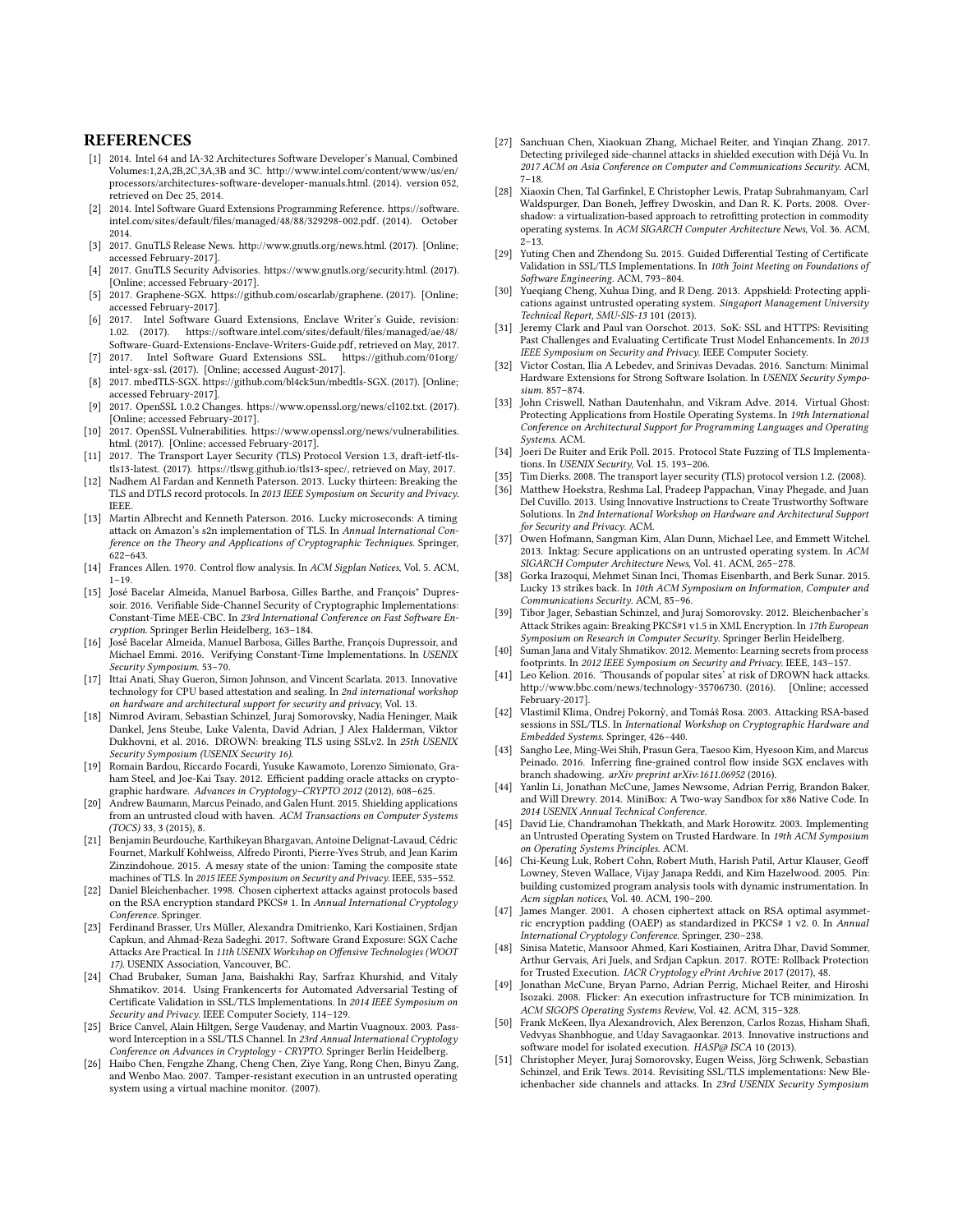(USENIX Security 14). 733–748.

- <span id="page-14-8"></span>[52] Bodo Möller, Thai Duong, and Krzysztof Kotowicz. 2014. This POODLE bites: exploiting the SSL 3.0 fallback. (2014). [https://www.openssl.org/~bodo/ssl-poodle.](https://www.openssl.org/~bodo/ssl-poodle.pdf) [pdf.](https://www.openssl.org/~bodo/ssl-poodle.pdf)
- <span id="page-14-22"></span>[53] Nicholas Nethercote and Julian Seward. 2007. Valgrind: a framework for heavyweight dynamic binary instrumentation. In ACM Sigplan notices, Vol. 42. ACM, 89–100.
- <span id="page-14-4"></span>[54] Olga Ohrimenko, Felix Schuster, Cédric Fournet, Aastha Mehta, Sebastian Nowozin, Kapil Vaswani, and Manuel Costa. 2016. Oblivious Multi-Party Machine Learning on Trusted Processors. In USENIX Security Symposium. 619–636.
- <span id="page-14-20"></span>[55] Harish Patil, Cristiano Pereira, Mack Stallcup, Gregory Lueck, and James Cownie. 2010. Pinplay: a framework for deterministic replay and reproducible analysis of parallel programs. In 8th annual IEEE/ACM international symposium on Code generation and optimization. ACM, 2–11.
- <span id="page-14-0"></span>[56] Dan R. K. Ports and Tal Garfinkel. 2008. Towards Application Security on Untrusted Operating Systems. In 3rd Conference on Hot Topics in Security.
- <span id="page-14-14"></span>[57] Ashay Rane, Calvin Lin, and Mohit Tiwari. 2015. Raccoon: Closing Digital Side-Channels through Obfuscated Execution. In USENIX Security Symposium. 431–446.
- <span id="page-14-9"></span>[58] Eric Rescorla. 2006. The transport layer security (TLS) protocol version 1.1. Transport (2006).
- <span id="page-14-5"></span>[59] Felix Schuster, Manuel Costa, Cédric Fournet, Christos Gkantsidis, Marcus Peinado, Gloria Mainar-Ruiz, and Mark Russinovich. 2015. VC3: Trustworthy data analytics in the cloud using SGX. In 2015 IEEE Symposium on Security and Privacy. IEEE, 38–54.
- <span id="page-14-16"></span>[60] Michael Schwarz, Samuel Weiser, Daniel Gruss, Clémentine Maurice, and Stefan Mangard. 2017. Malware Guard Extension: Using SGX to Conceal Cache Attacks. Springer International Publishing, Cham, 3–24. [https://doi.org/10.1007/](https://doi.org/10.1007/978-3-319-60876-1_1) [978-3-319-60876-1\\_1](https://doi.org/10.1007/978-3-319-60876-1_1)
- <span id="page-14-27"></span>[61] Jaebaek Seo, Byounyoung Lee, Seongmin Kim, Ming-Wei Shih, Insik Shin, Dongsu Han, and Taesoo Kim. 2017. SGX-Shield: Enabling address space layout randomization for SGX programs. In 2017 Annual Network and Distributed System Security Symposium (NDSS), San Diego, CA.
- <span id="page-14-25"></span>[62] Ming-Wei Shih, Sangho Lee, Taesoo Kim, and Marcus Peinado. 2017. T-SGX: Eradicating controlled-channel attacks against enclave programs. In 2017 Annual Network and Distributed System Security Symposium (NDSS), San Diego, CA.
- <span id="page-14-10"></span>[63] Shweta Shinde, Zheng Leong Chua, Viswesh Narayanan, and Prateek Saxena. 2016. Preventing Page Faults from Telling Your Secrets. In 11th ACM Symposium on Information, Computer and Communications Security.
- <span id="page-14-28"></span>[64] Shweta Shinde, Dat Le Tien, Shruti Tople, and Prateek Saxena. 2017. PANOPLY: Low-TCB Linux Applications With SGX Enclaves. In 2017 Annual Network and Distributed System Security Symposium(NDSS), San Diego, CA.
- <span id="page-14-6"></span>[65] Rohit Sinha, Manuel Costa, Akash Lal, Nuno Lopes, Sriram Rajamani, Sanjit Seshia, and Kapil Vaswani. 2016. A Design and Verification Methodology for Secure Isolated Regions. In 37th ACM SIGPLAN Conference on Programming Language Design and Implementation. ACM.
- <span id="page-14-15"></span>[66] Juraj Somorovsky. 2016. Systematic Fuzzing and Testing of TLS Libraries. In ACM SIGSAC Conference on Computer and Communications Security. ACM.
- <span id="page-14-19"></span>[67] Juraj Somorovsky. 2016. Systematic Fuzzing and Testing of TLS Libraries. In 2016 ACM SIGSAC Conference on Computer and Communications Security. ACM, 1492–1504.
- <span id="page-14-1"></span>[68] Richard Ta-Min, Lionel Litty, and David Lie. 2006. Splitting Interfaces: Making Trust Between Applications and Operating Systems Configurable. In 7th USENIX Symposium on Operating Systems Design and Implementation.
- <span id="page-14-26"></span>[69] Florian Tramer, Fan Zhang, Huang Lin, Jean-Pierre Hubaux, Ari Juels, and Elaine Shi. 2017. Sealed-glass proofs: Using transparent enclaves to prove and sell knowledge. In 2017 IEEE European Symposium on Security and Privacy. IEEE, 19–34.
- <span id="page-14-17"></span>[70] Chia-Che Tsai, Kumar Saurabh Arora, Nehal Bandi, Bhushan Jain, William Jannen, Jitin John, Harry Kalodner, Vrushali Kulkarni, Daniela Oliveira, and Donald Porter. 2014. Cooperation and security isolation of library OSes for multi-process applications. In Ninth European Conference on Computer Systems. ACM.
- <span id="page-14-18"></span>[71] Serge Vaudenay. 2002. Security Flaws Induced by CBC Padding-Applications to SSL, IPSEC, WTLS.... In International Conference on the Theory and Applications of Cryptographic Techniques. Springer, 534–545.
- <span id="page-14-23"></span>[72] Josef Weidendorfer, Markus Kowarschik, and Carsten Trinitis. 2004. A tool suite for simulation based analysis of memory access behavior. In International Conference on Computational Science. Springer, 440–447.
- <span id="page-14-11"></span>[73] Yuanzhong Xu, Weidong Cui, and Marcus Peinado. 2015. Controlled-channel attacks: Deterministic side channels for untrusted operating systems. In 2015 IEEE Symposium on Security and Privacy. IEEE, 640–656.
- <span id="page-14-2"></span>[74] Jisoo Yang and Kang Shin. 2008. Using Hypervisor to Provide Data Secrecy for User Applications on a Per-page Basis. In 4th ACM SIGPLAN/SIGOPS International Conference on Virtual Execution Environments (VEE). ACM.
- <span id="page-14-21"></span>[75] Charles Yount, Harish Patil, Mohammad Islam, and Aditya Srikanth. 2015. Graphmatching-based simulation-region selection for multiple binaries. In Performance

Analysis of Systems and Software (ISPASS), 2015 IEEE International Symposium on. IEEE, 52–61.

- <span id="page-14-7"></span>[76] Fan Zhang, Ethan Cecchetti, Kyle Croman, Ari Juels, and Elaine Shi. 2016. Town crier: An authenticated data feed for smart contracts. In 2016 ACM SIGSAC Conference on Computer and Communications Security. ACM, 270–282.
- <span id="page-14-3"></span>[77] Fengzhe Zhang, Jin Chen, Haibo Chen, and Binyu Zang. 2011. CloudVisor: Retrofitting Protection of Virtual Machines in Multi-tenant Cloud with Nested Virtualization. In 23rd ACM Symposium on Operating Systems Principles. ACM.
- <span id="page-14-12"></span>[78] Xiaokuan Zhang, Yuan Xiao, and Yinqian Zhang. 2016. Return-Oriented Flush-Reload Side Channels on ARM and Their Implications for Android Devices. In 2016 ACM SIGSAC Conference on Computer and Communications Security. ACM, 858–870.
- <span id="page-14-13"></span>[79] Yinqian Zhang, Ari Juels, Michael Reiter, and Thomas Ristenpart. 2014. Crosstenant side-channel attacks in PaaS clouds. In 2014 ACM SIGSAC Conference on Computer and Communications Security. ACM, 990–1003.

# <span id="page-14-24"></span>A EXAMPLES OF SENSITIVE CONTROL-FLOW VULNERABILITIES

# A.1 Padding Oracles in mbedTLS(-SGX)

In mbedTLS v2.4.1 and mbedTLS-SGX, the decryption oracle can be constructed by monitoring the function sha1\_process\_wrap() and mbedtls\_sha1\_process(). Particularly, as shown in Listing [3,](#page-15-2) the function ssl\_decrypt\_buf() calls mbedtls\_md\_process(), which is a wrapper function that calls both sha1\_process\_wrap() and mbedtls\_sha1\_process(), to conceal the timing difference caused by removing the paddings before calculating the MAC. However, the number of times mbedtls\_md\_process() is called depends on the value of extra\_run, which is calculated from the length of the padding, padlen. Particularly, when the padding is incorrect, padlen will be 0, and mbedtls\_md\_process() is called only once. Therefore, the number of calls to sha1\_process\_wrap() and mbedtls\_sha1\_process(), which are located on different pages, has been exploited as the oracle in our demonstrated attacks. We note that the padding oracle is created due to the improper constanttime implementation of defenses to existing attacks.

## A.2 Bleichenbacher Attack Oracles in OpenSSL

The oracle in OpenSSL 1.0.2j is created by function RSAerr(). As shown in Listing [5,](#page-15-1) in RSA\_padding\_check\_PKCS1\_type\_2(), when any error is detected during the PKCS decoding procedure, mlen will be set to -1. Thus RSAerr() will be called to report the error before the function returns. After returning to the caller function RSA\_eay\_private\_decrypt() (shown in Listing [4\)](#page-15-0), RSAerr() is called one more time. These two calls to the RSAerr() reveals a non-PKCS-conformant formatting, which can be exploited as an oracle for Bleichenbacher attacks. The vulnerabilities in OpenSSL is not because of a failed constant-time implementation, but the redundant error reporting and logging mechanisms. One possible suggestion is to avoid repeated error reporting that are due to different reasons.

# A.3 Bleichenbacher Oracles in GnuTLS

Similar to OpenSSL, the RSA decryption oracle in GnuTLS is also due to error logging and reporting. As shown in Listing [6,](#page-15-3) the function \_gnutls\_debug\_log() is called for either an incorrect PKCS format or incorrect version numbers. Although GnuTLS applies the countermeasure against Bleichenbacher attack by using